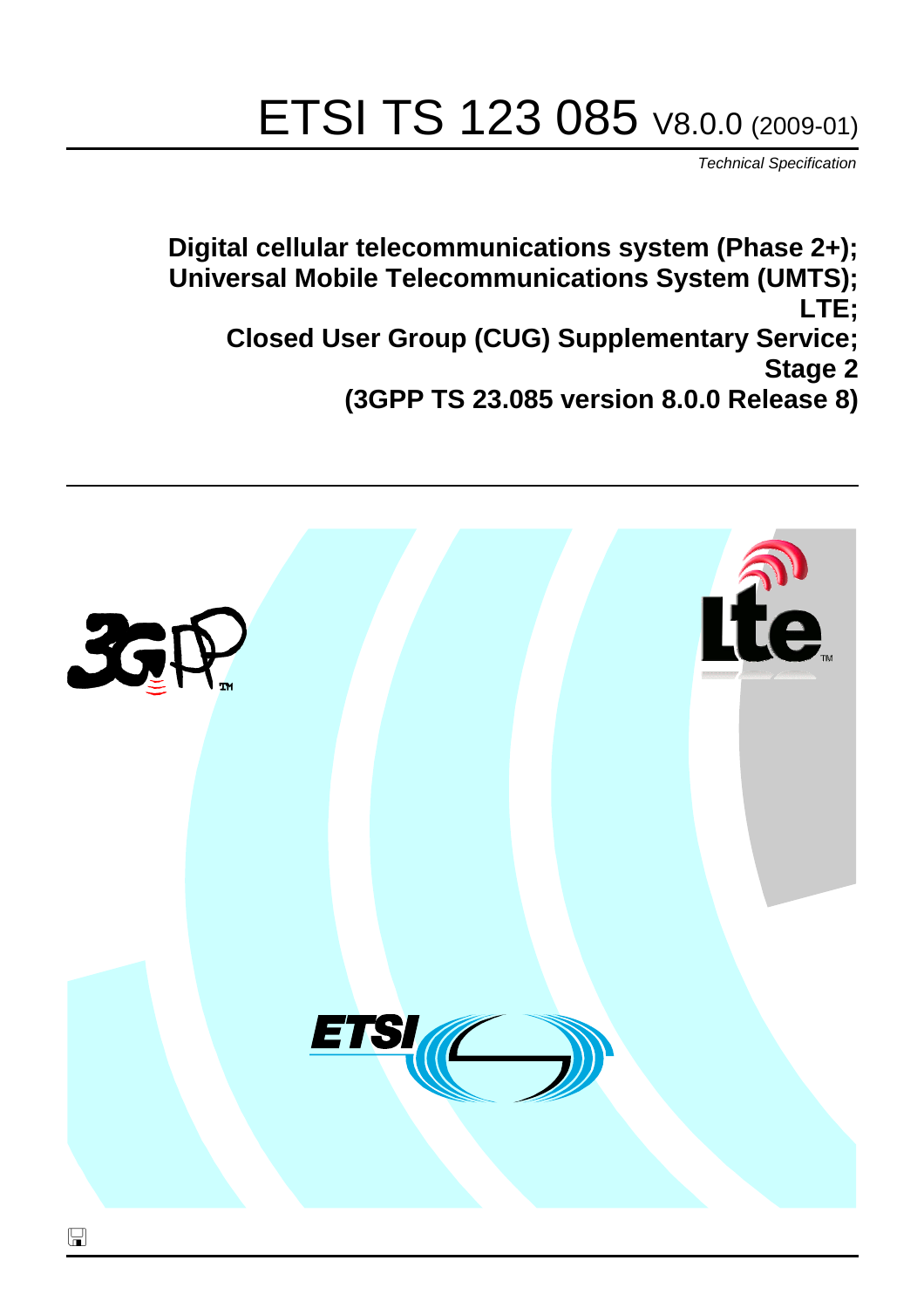Reference RTS/TSGC-0423085v800

Keywords

GSM, LTE, UMTS

#### *ETSI*

#### 650 Route des Lucioles F-06921 Sophia Antipolis Cedex - FRANCE

Tel.: +33 4 92 94 42 00 Fax: +33 4 93 65 47 16

Siret N° 348 623 562 00017 - NAF 742 C Association à but non lucratif enregistrée à la Sous-Préfecture de Grasse (06) N° 7803/88

#### *Important notice*

Individual copies of the present document can be downloaded from: [http://www.etsi.org](http://www.etsi.org/)

The present document may be made available in more than one electronic version or in print. In any case of existing or perceived difference in contents between such versions, the reference version is the Portable Document Format (PDF). In case of dispute, the reference shall be the printing on ETSI printers of the PDF version kept on a specific network drive within ETSI Secretariat.

Users of the present document should be aware that the document may be subject to revision or change of status. Information on the current status of this and other ETSI documents is available at <http://portal.etsi.org/tb/status/status.asp>

If you find errors in the present document, please send your comment to one of the following services: [http://portal.etsi.org/chaircor/ETSI\\_support.asp](http://portal.etsi.org/chaircor/ETSI_support.asp)

#### *Copyright Notification*

No part may be reproduced except as authorized by written permission. The copyright and the foregoing restriction extend to reproduction in all media.

> © European Telecommunications Standards Institute 2009. All rights reserved.

**DECT**TM, **PLUGTESTS**TM, **UMTS**TM, **TIPHON**TM, the TIPHON logo and the ETSI logo are Trade Marks of ETSI registered for the benefit of its Members.

**3GPP**TM is a Trade Mark of ETSI registered for the benefit of its Members and of the 3GPP Organizational Partners. **LTE**™ is a Trade Mark of ETSI currently being registered

for the benefit of its Members and of the 3GPP Organizational Partners.

**GSM**® and the GSM logo are Trade Marks registered and owned by the GSM Association.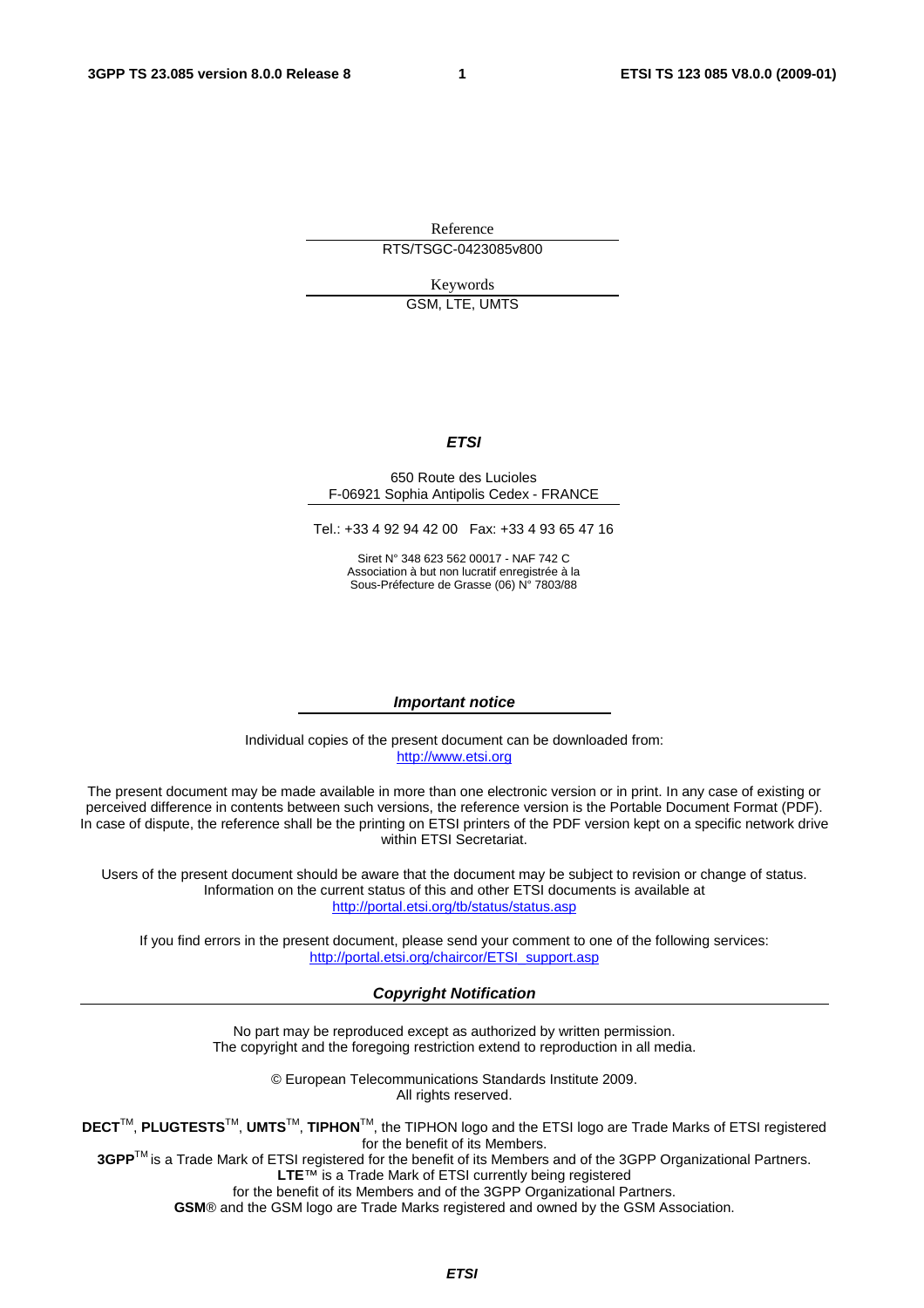### Intellectual Property Rights

IPRs essential or potentially essential to the present document may have been declared to ETSI. The information pertaining to these essential IPRs, if any, is publicly available for **ETSI members and non-members**, and can be found in ETSI SR 000 314: *"Intellectual Property Rights (IPRs); Essential, or potentially Essential, IPRs notified to ETSI in respect of ETSI standards"*, which is available from the ETSI Secretariat. Latest updates are available on the ETSI Web server (<http://webapp.etsi.org/IPR/home.asp>).

Pursuant to the ETSI IPR Policy, no investigation, including IPR searches, has been carried out by ETSI. No guarantee can be given as to the existence of other IPRs not referenced in ETSI SR 000 314 (or the updates on the ETSI Web server) which are, or may be, or may become, essential to the present document.

### Foreword

This Technical Specification (TS) has been produced by ETSI 3rd Generation Partnership Project (3GPP).

The present document may refer to technical specifications or reports using their 3GPP identities, UMTS identities or GSM identities. These should be interpreted as being references to the corresponding ETSI deliverables.

The cross reference between GSM, UMTS, 3GPP and ETSI identities can be found under <http://webapp.etsi.org/key/queryform.asp>.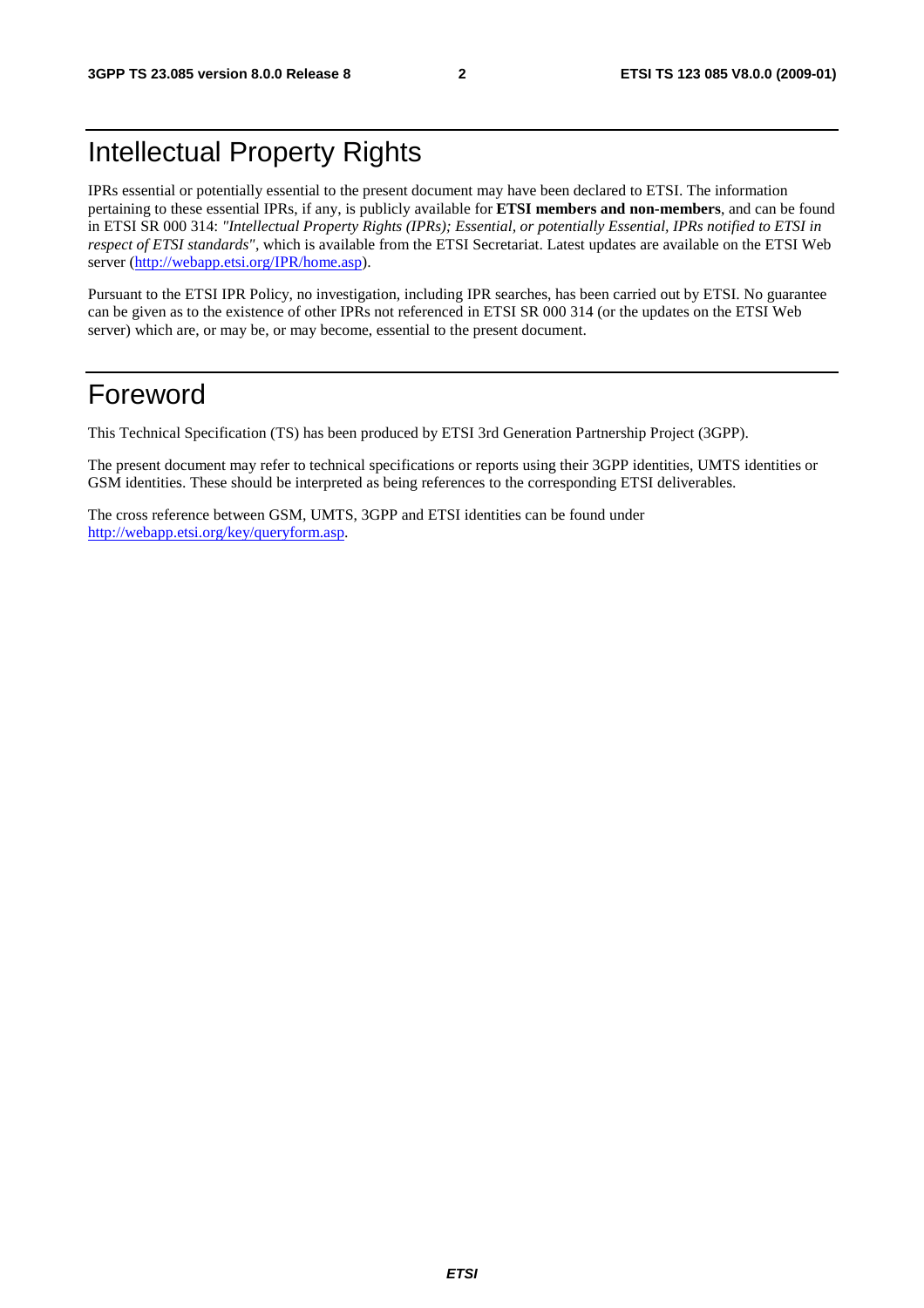$\mathbf{3}$ 

## Contents

| $\overline{0}$                |  |
|-------------------------------|--|
| 0.1                           |  |
| 0.2                           |  |
| 0.3                           |  |
| 1                             |  |
| 1.1                           |  |
| 1.1.1                         |  |
| 1.1.1.1                       |  |
| 1.1.1.2                       |  |
| 1.1.2                         |  |
| 1.1.2.1                       |  |
| 1.1.2.2                       |  |
| 1.1.2.3                       |  |
| 1.1.2.4                       |  |
| 1.1.3                         |  |
| 1.1.4                         |  |
| 1.1.4.1                       |  |
| 1.1.4.2                       |  |
| 1.1.5                         |  |
| 1.1.5.1                       |  |
| 1.1.5.2                       |  |
| 1.2                           |  |
| 1.2.1                         |  |
| 1.2.2                         |  |
| 1.3                           |  |
| 1.4                           |  |
| 1.5                           |  |
| 1.6                           |  |
| 1.6.1                         |  |
| 1.6.2                         |  |
| <b>Annex A (informative):</b> |  |
|                               |  |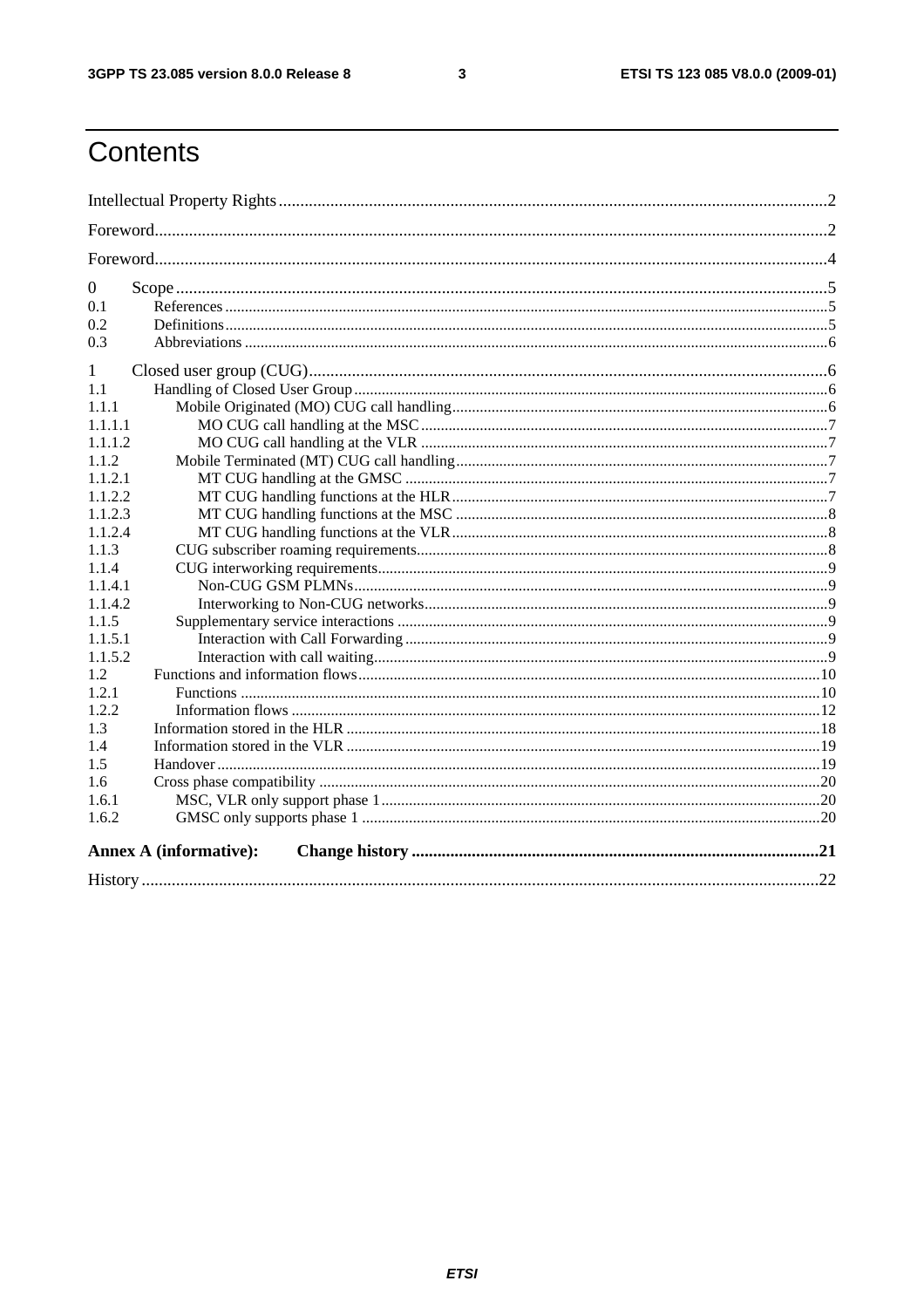### Foreword

This Technical Specification has been produced by the 3<sup>rd</sup> Generation Partnership Project (3GPP).

The contents of the present document are subject to continuing work within the TSG and may change following formal TSG approval. Should the TSG modify the contents of the present document, it will be re-released by the TSG with an identifying change of release date and an increase in version number as follows:

Version x.y.z

where:

- x the first digit:
	- 1 presented to TSG for information;
	- 2 presented to TSG for approval;
	- 3 or greater indicates TSG approved document under change control.
- y the second digit is incremented for all changes of substance, i.e. technical enhancements, corrections, updates, etc.
- z the third digit is incremented when editorial only changes have been incorporated in the document.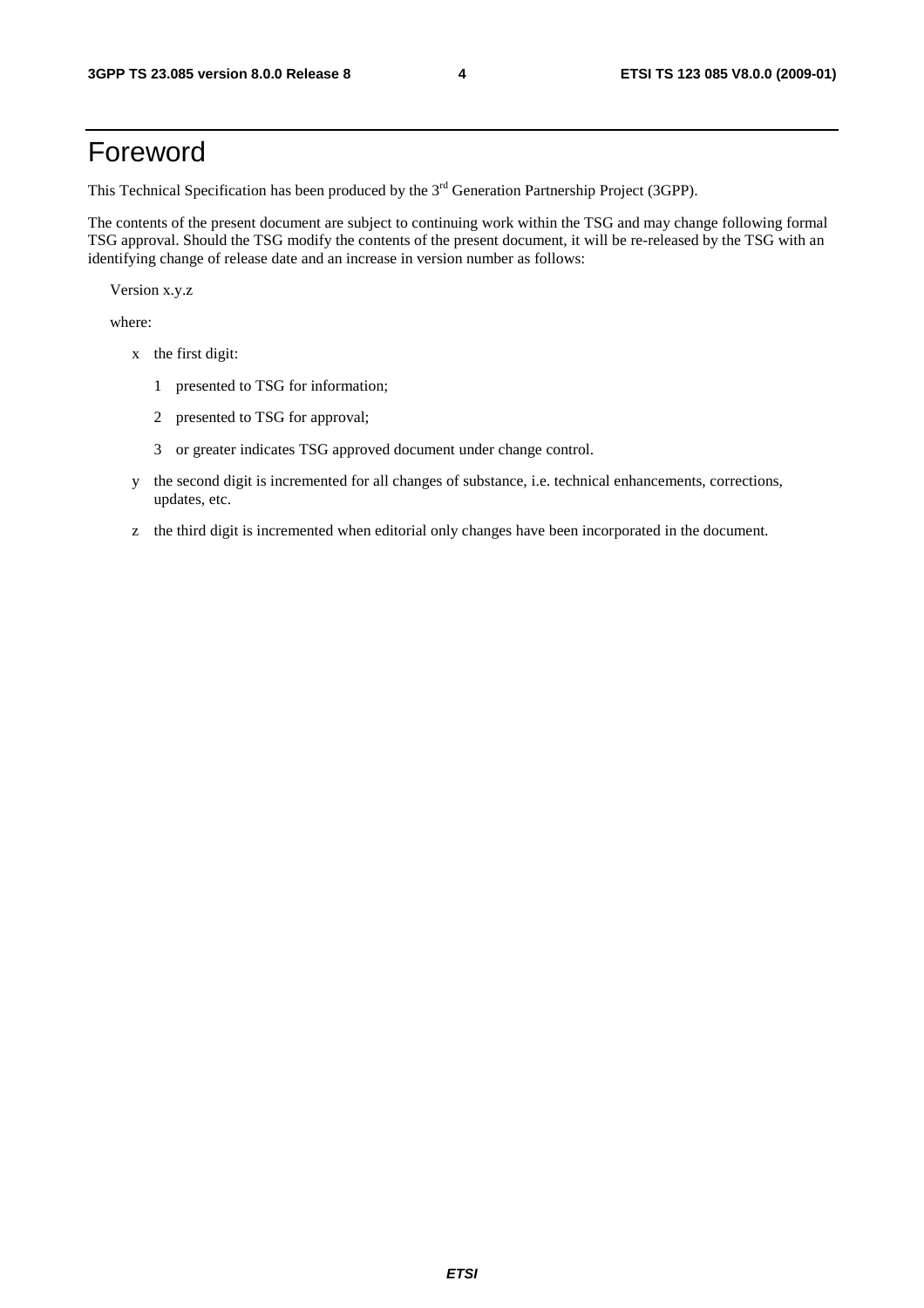### 0 Scope

The present document gives the stage 2 description of the closed user group supplementary service.

The community of interest supplementary service defined is:

 $closed user group (CUG)$  (see clause 1).

### 0.1 References

The following documents contain provisions which, through reference in this text, constitute provisions of the present document.

- References are either specific (identified by date of publication, edition number, version number, etc.) or non-specific.
- For a specific reference, subsequent revisions do not apply.
- For a non-specific reference, the latest version applies. In the case of a reference to a 3GPP document (including a GSM document), a non-specific reference implicitly refers to the latest version of that document *in the same Release as the present document*.
- [1] 3GPP TR 21.905: " Vocabulary for 3GPP Specifications ".
- [2] 3GPP TS 22.085: "Closed User Group (CUG) Supplementary Services; Stage 1".

### 0.2 Definitions

CUG terminology defined in 3GPP TS 22. 085 [2] is applicable to the present document. In addition, the following definitions apply.

**CUG Authorisation Functions**: Checks performed by the network to ensure that the integrity of a CUG related call is guarantied. CUG calls are rejected if they do not meet the criteria of these checks.

**CUG call**: CUG call, in signalling terms, is a call where CUG information is passed from the originating switching entity to the destination entity.

**CUG Index**: Code used to select a CUG for an outgoing call, or to indicate an incoming CUG call. Indices are passed between the user and the network and have significance only within the context of a users subscription.

**CUG Interlock Code**: Code which uniquely identifies a CUG within a network. The Interlock code is passed from the point of origin to the destination in a CUG call to identify the CUG which has been invoked.

**CUG Related Call Barring**: CUG related call barring is call barring applied to a CUG subscriber by the home network when roaming in a non-CUG network. The user is unable to remove CUG related call barring.

**Explicit CUG Invocation**: Explicit CUG invocation is where a calling user attempts to invoke a CUG by passing CUG information to the network in a call request.

**Implicit CUG Invocation**: Implicit CUG invocation is where the user invokes some default characteristic of a CUG without providing any CUG information in the call request.

**Normal Call**: Normal call in the context of this CUG TS is a call established from a CUG subscriber where no CUG information is passed from the originating switching entity to the destination entity.

**Outgoing Access Indicator**: Indication passed from the point of origin to the destination in a CUG call to indicate that the calling user has subscribed to the Outgoing Access inter-CUG accessibility subscription option.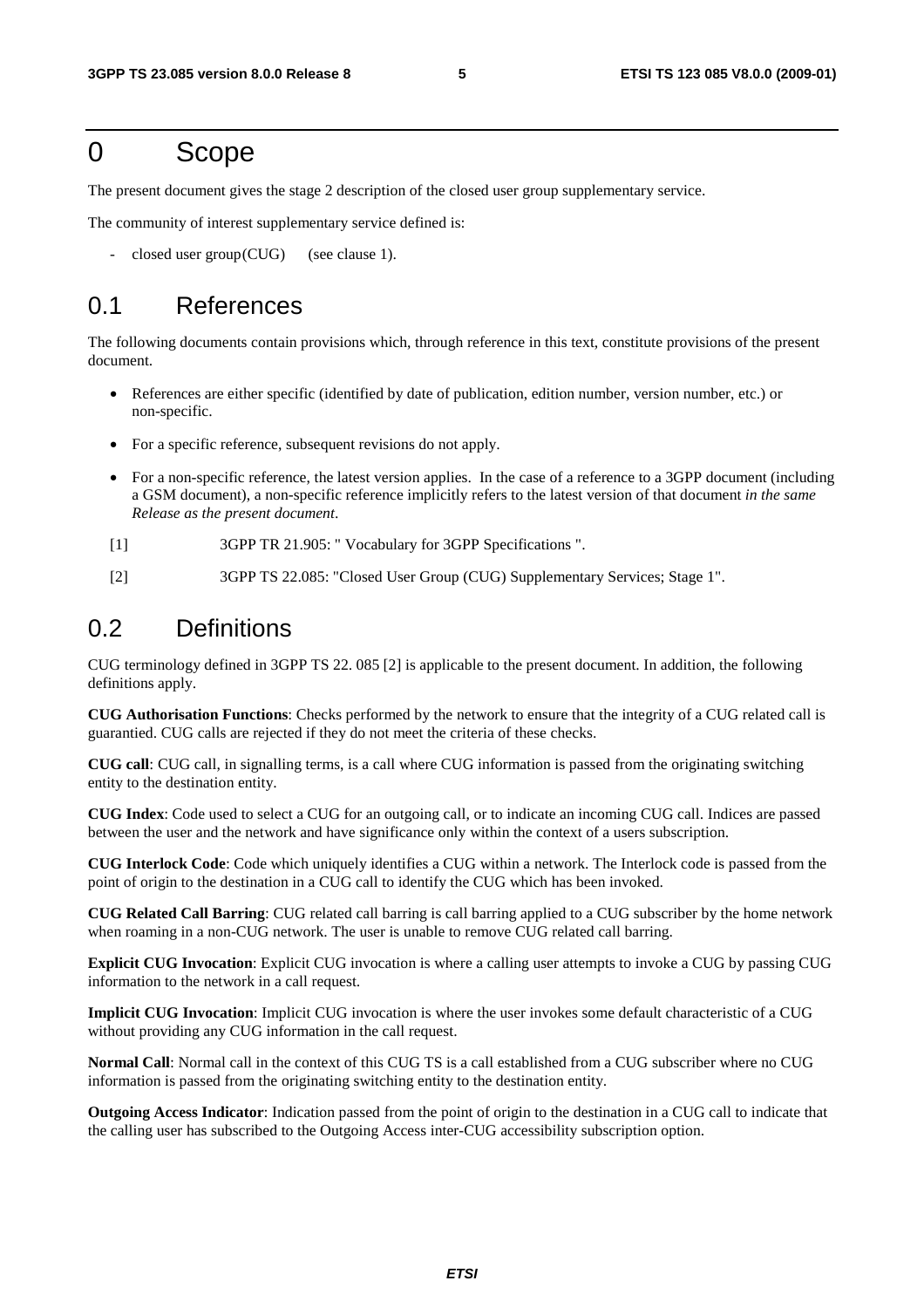### 0.3 Abbreviations

In addition to those listed below abbreviations used in the present document are listed in 3GPP TR 21.905 [1].

For the purposes of the present document, the following abbreviations apply:

| BS         | <b>Basic Service</b>                          |
|------------|-----------------------------------------------|
| CI.        | <b>CUG</b> Index                              |
| <b>CUG</b> | Closed User Group                             |
| <b>IA</b>  | <b>Incoming Access</b>                        |
| IC         | <b>Interlock Code</b>                         |
| IC(pref)   | Interlock code of the preferential CUG        |
| $IC+OA$    | Interlock Code and Outgoing Access indicator. |
| <b>ICB</b> | Incoming Calls Barred within the CUG          |
| OΑ.        | <b>Outgoing Access</b>                        |
| <b>OCB</b> | Outgoing Calls Barred within the CUG          |
| Pref CUG   | Preferential CUG                              |
| <b>SOA</b> | Suppress OA                                   |
| <b>SPC</b> | Suppress Preferential CUG                     |
|            |                                               |

1 Closed user group (CUG)

The responsibilities of GSM network nodes with respect to CUG are described in the CUG handling clause. The Functions subclause 1.2.1 describes the CUG service logic and how CUG information is used. The flow of CUG information in various call cases is shown in the Information Flows subclause 1.2.2.

### 1.1 Handling of Closed User Group

A GSM PLMN supporting the CUG supplementary service must guarantee the integrity of any CUG which it handles. It is not however mandatory for a PLMN to support the CUG supplementary service.

A CUG is uniquely identified within a network by a CUG Interlock Code. The Interlock Code is transferred between terrestrial network entities to indicate a CUG call.

A user identifies a CUG by a CUG Index. A CUG Index is used to select or indicate the use of a specific CUG in relation to a call. The index is locally transferred between the mobile station and serving VLR and only has significance within the context of an individual subscription.

### 1.1.1 Mobile Originated (MO) CUG call handling

A CUG subscriber may invoke a CUG by providing the network with a CUG Index at call establishment. This is termed Explicit CUG invocation. Alternatively, if the subscription allows, some default characteristic of a CUG may be invoked automatically if no CUG information is provided. This is termed Implicit CUG invocation. The network may optionally indicate the use of an implicitly invoked CUG to the calling user.

A CUG subscriber may suppress certain CUG attributes by providing suppression indicators during call set-up. The provision of such suppression indicators results in explicit CUG invocation.

Any non-CUG related Call Barring supplementary service requirements shall be discharged before CUG authorisation occurs.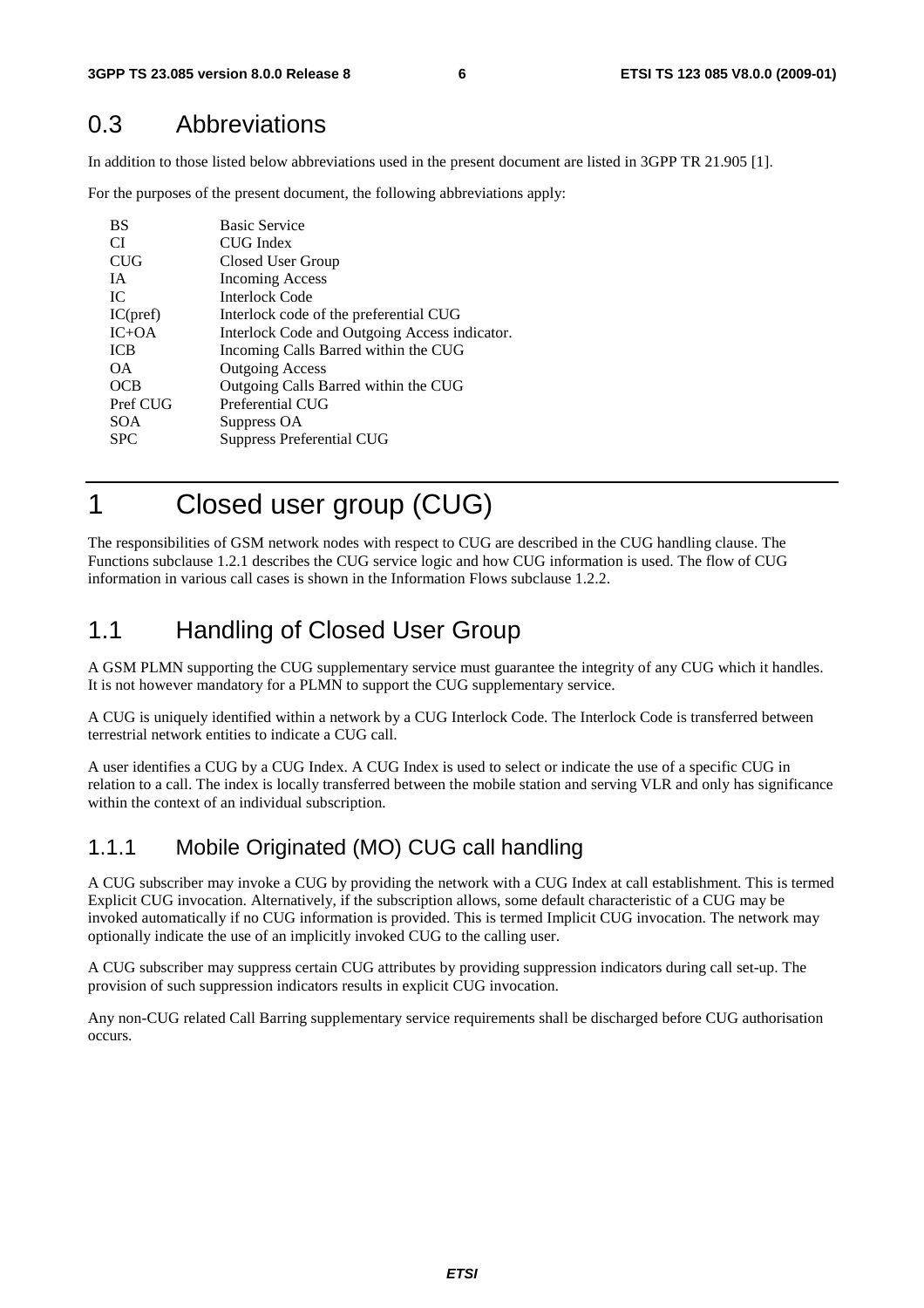### 1.1.1.1 MO CUG call handling at the MSC

The MSC shall pass any user provided CUG information to the VLR at call establishment.

If an Interlock Code, or Interlock code with Outgoing Access indicator, is received from the VLR the MSC shall establish a CUG call with the destination network using this information. If a CUG Index is received from the VLR the MSC shall pass this to the calling MS.

If the CUG call authorisation is unsuccessful the MSC shall pass an indication to the mobile station.

### 1.1.1.2 MO CUG call handling at the VLR

Authorisation of a MO CUG call is performed by the serving VLR. Authorisation is determined by the information provided by the user, the subscription information stored in the VLR and the MO CUG call authorisation function, see Functions clause.

Successful authorisation may result in a normal MO call (call without CUG information transferred to the called party) or a MO CUG call (call with CUG information transferred to the called party).

When a CUG call is to be made the VLR passes CUG information to the MSC to be used in the call establishment. Note, the VLR may optionally pass a CUG Index to the MSC (to be passed to the calling user) to indicate that a CUG has been implicitly invoked. This parameter is not passed to the call destination.

In the case of a normal call, no CUG information is passed to the MSC and the call is established normally.

On authorisation failure the VLR shall reject the call providing a suitable indication to the serving MSC which is passed to the calling party.

### 1.1.2 Mobile Terminated (MT) CUG call handling

The terminating network is responsible for enforcing the integrity of a CUG related call. The terminating network must therefore ensure that the calling party attributes and the called party subscription meet CUG restrictions. The terminating network provides the called user with an indication of an incoming CUG call.

Non-CUG related Call Barring supplementary service requirements are discharged before CUG authorisations. Call forwarding requirements are discharged after CUG authorisations.

#### 1.1.2.1 MT CUG handling at the GMSC

The GMSC shall pass any CUG information contained in an incoming call establishment message to the HLR in the routing enquiry.

The GMSC shall continue the call establishment using the CUG information received from the HLR rather than that which was initially received. Note, in rare circumstances the HLR may discard CUG parameters, see the Call Forwarding interaction.

If a CUG call fails the GMSC shall return an indication to the originating network.

#### 1.1.2.2 MT CUG handling functions at the HLR

Authorisation of a MT CUG call is performed at the called parties HLR. Authorisation is determined by the information received in the call establishment signalling, the called party subscription information stored in the HLR, and the MT CUG call authorisation function, see Functions clause.

On successful authorisation, the HLR supplies the GMSC with CUG information for the continuation of the call establishment. On unsuccessful authorisations the HLR rejects the call supplying an indication of the reason for failure.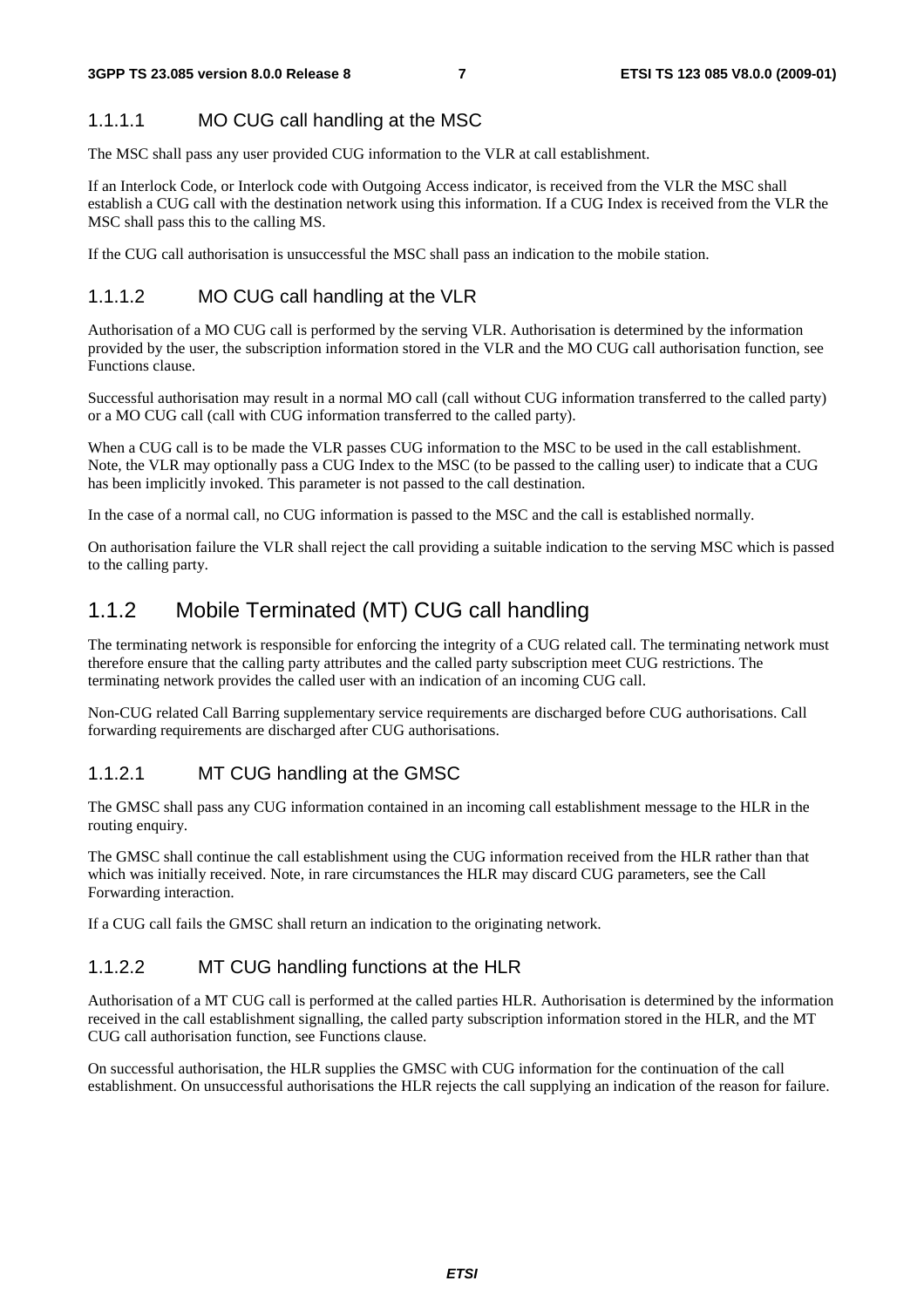#### 1.1.2.3 MT CUG handling functions at the MSC

The MSC shall pass any CUG related information received in incoming call establishment signalling to the VLR.

If the VLR returns CUG information to the serving MSC in response, the MSC shall pass the information to the called party in the call set-up signalling.

If the CUG call is rejected by the VLR (due to the call forwarding interaction) the MSC shall return an indication to the originating network.

#### 1.1.2.4 MT CUG handling functions at the VLR

When the VLR receives an incoming call enquiry for a CUG subscriber, it shall attempt to provide a CUG call indication to the called party. The indication is sent depending on the attributes of the incoming call and the called parties subscription, as shown in table 1.1. The indication is achieved by sending the CUG Index, associated with the Interlock Code of the invoked CUG, to the called user.

| Calling                          |  |                            | Called party subscription |     |                                                        |  |  |  |  |
|----------------------------------|--|----------------------------|---------------------------|-----|--------------------------------------------------------|--|--|--|--|
| Interlock<br>check               |  |                            |                           |     |                                                        |  |  |  |  |
|                                  |  |                            |                           |     | Normal<br>subscriber                                   |  |  |  |  |
|                                  |  | ICB                        |                           | ICB |                                                        |  |  |  |  |
| Match                            |  |                            | Index                     |     |                                                        |  |  |  |  |
| No Match                         |  |                            |                           |     |                                                        |  |  |  |  |
| Match                            |  |                            | Index                     |     | No Index                                               |  |  |  |  |
| + Outgoing<br>No Match<br>Access |  |                            |                           |     |                                                        |  |  |  |  |
|                                  |  |                            | No Index                  |     | No Index                                               |  |  |  |  |
|                                  |  | No ICB<br>l Index<br>Index | No IA                     |     | CUG subscriber<br>ΙA<br>No ICB<br>No Index<br>No Index |  |  |  |  |

#### **Table 1.1: CUG Index provision at terminating VLR**

NOTE: "-" = Not Applicable, this check is not performed since such calls are rejected by the called parties HLR.

#### 1.1.3 CUG subscriber roaming requirements

Normal CUG restrictions apply to CUG subscribers when roaming in CUG supporting GSM PLMNs. Extra restrictions (specified in GSM 02.85) are applied to CUG subscribers roaming in non-CUG GSM VPLMNs to preserve the integrity of CUG.

These restrictions are applied by the application of call barring programmes which are not under user control. Such restrictions only apply to a subscribers ability to make outgoing calls using CUG related basic services. Extra restrictions are not applicable in the MT call case since the requirements are met by the HLR MT CUG authorisation function and by CUG interworking restrictions.

When a CUG subscriber first roams into a network not supporting CUG, the HLR will pass to the VLR subscription data indicating that normal Outgoing Call Barring is active for each basic service which is affected by CUG and for which the user has no CUG Outgoing Access.

The HLR shall store the status of the CUG related barring separately from the previous user controlled status and CUG related barring shall take precedence over the user controlled status.

The user may still perform SS operations on the user controlled Outgoing Call Barring services. The status of the barring service as a result of these operations will be stored in the HLR in the normal way, however the HLR will ensure that the VLR in the non-CUG network continues to have the CUG related call barring programs active as described above.

When entering a CUG supporting network the CUG related barring activations shall be removed and the user controlled barring status restored.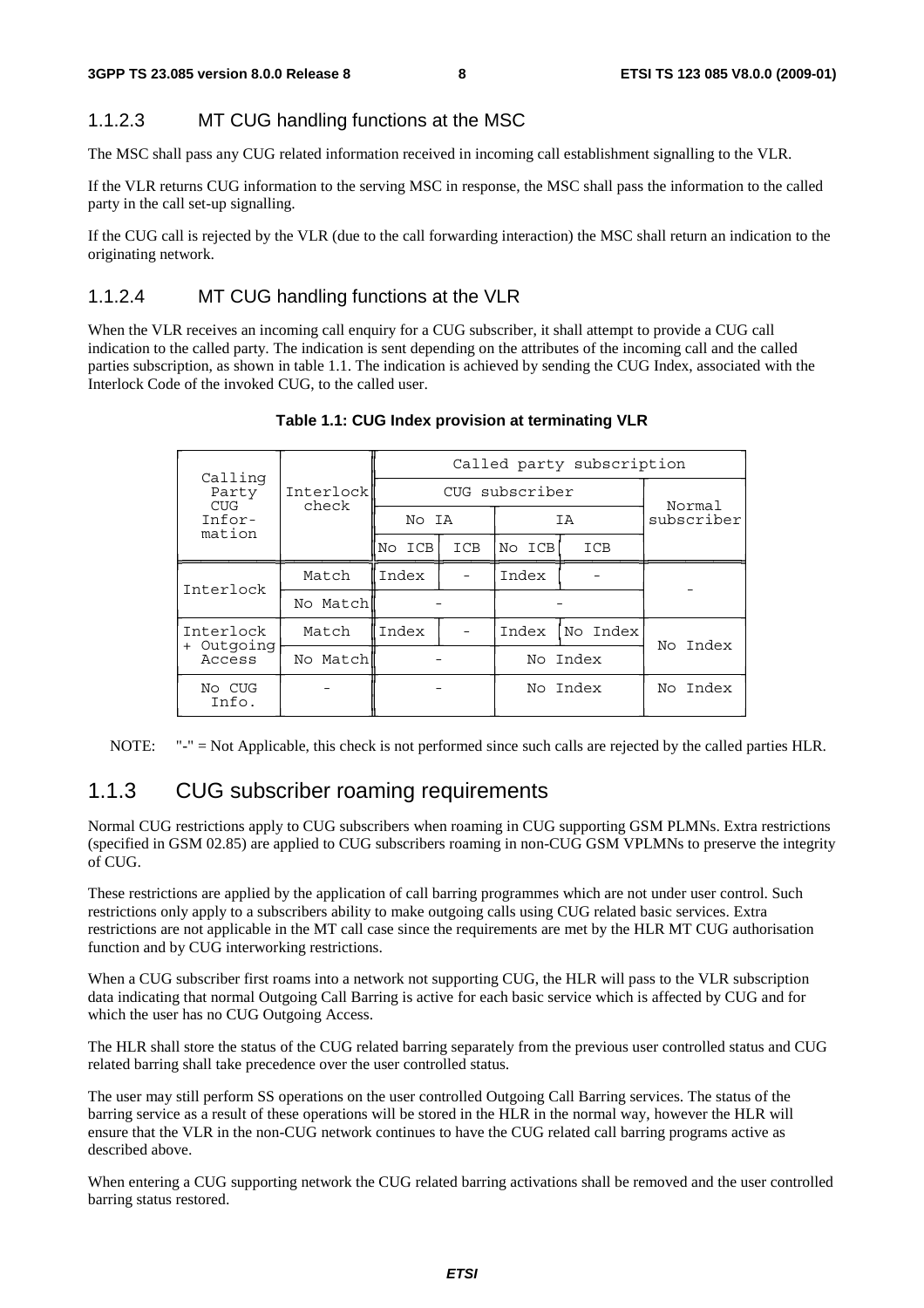### 1.1.4 CUG interworking requirements

#### 1.1.4.1 Non-CUG GSM PLMNs

If a GSM switching entity receives a CUG Interlock code in a call establishment message but does not support the CUG service, it shall abort the call, reason for rejection: Incompatible Destination. However if an Interlock and Outgoing Access indicator are received the call shall continue to be established as a normal call with no CUG information.

#### 1.1.4.2 Interworking to Non-CUG networks

If a GSM switching entity is unable to interwork with a destination switching entity for a CUG call , it shall abort the call, reason for rejection: Incompatible Destination. However if the call was a CUG call indicating outgoing access the GSM switching entity shall attempt to establish the call as a normal call (no CUG information).

#### 1.1.5 Supplementary service interactions

#### 1.1.5.1 Interaction with Call Forwarding

The interaction between CUG and Call Forwarding services is specified in GSM 02.85. The interaction is applied after the calling and called party CUG call has been successfully authorised, and Call Forwarding has been invoked. The interaction is the same for all types of call forwarding.

In the case of Call Forward Unconditional and Call Forwarding on Mobile Subscriber Not Reachable (invoked at HLR), the interaction is applied at the forwarding parties HLR.

In the case of CFB, CFNRy, CFNRc (invoked at the serving VLR) the interaction is applied at the forwarding parties serving VLR.

Table 1.2 indicates the requirements on the forwarding node when CUG and call forwarding interact. In each case the resultant information sent to the relevant MSC (either gateway or serving MSC) is given. This information should be used by the MSC for the forwarding or rejection. Note that the CUG information for the forwarding part of the call may be different from that initially used. The interlock code used for forwarding is always that of the calling party.

|           | Forwarding party subscription for BS |             |                |                |                       |  |  |  |
|-----------|--------------------------------------|-------------|----------------|----------------|-----------------------|--|--|--|
| Interlock |                                      | Normal      |                |                |                       |  |  |  |
|           |                                      | No OA<br>0A |                |                | subscriber            |  |  |  |
| mation    |                                      | <b>OCB</b>  | No OCB         | OCB            |                       |  |  |  |
| Match     | IC                                   | Reject      | IC             | Reject         |                       |  |  |  |
| Match     | IC                                   | Reject      | $IC+OA$        | Normal         | Interlock<br>Outgoing |  |  |  |
| No Match  | Reject                               |             | Interlock+OA   |                | Access                |  |  |  |
|           | Reject                               |             | Normal<br>call |                | Normal<br>call        |  |  |  |
|           | check                                | No OCB      |                | CUG subscriber |                       |  |  |  |

#### **Table 1.2: CUG-Call Forwarding interaction**

NOTE: "-" = Not applicable.

Reason for rejection in all cases: Called party supplementary service interaction violation.

#### 1.1.5.2 Interaction with call waiting

There is no interaction with call waiting, however a CUG call indication shall be provided with the call waiting indication if the criteria for indicating a CUG call are met.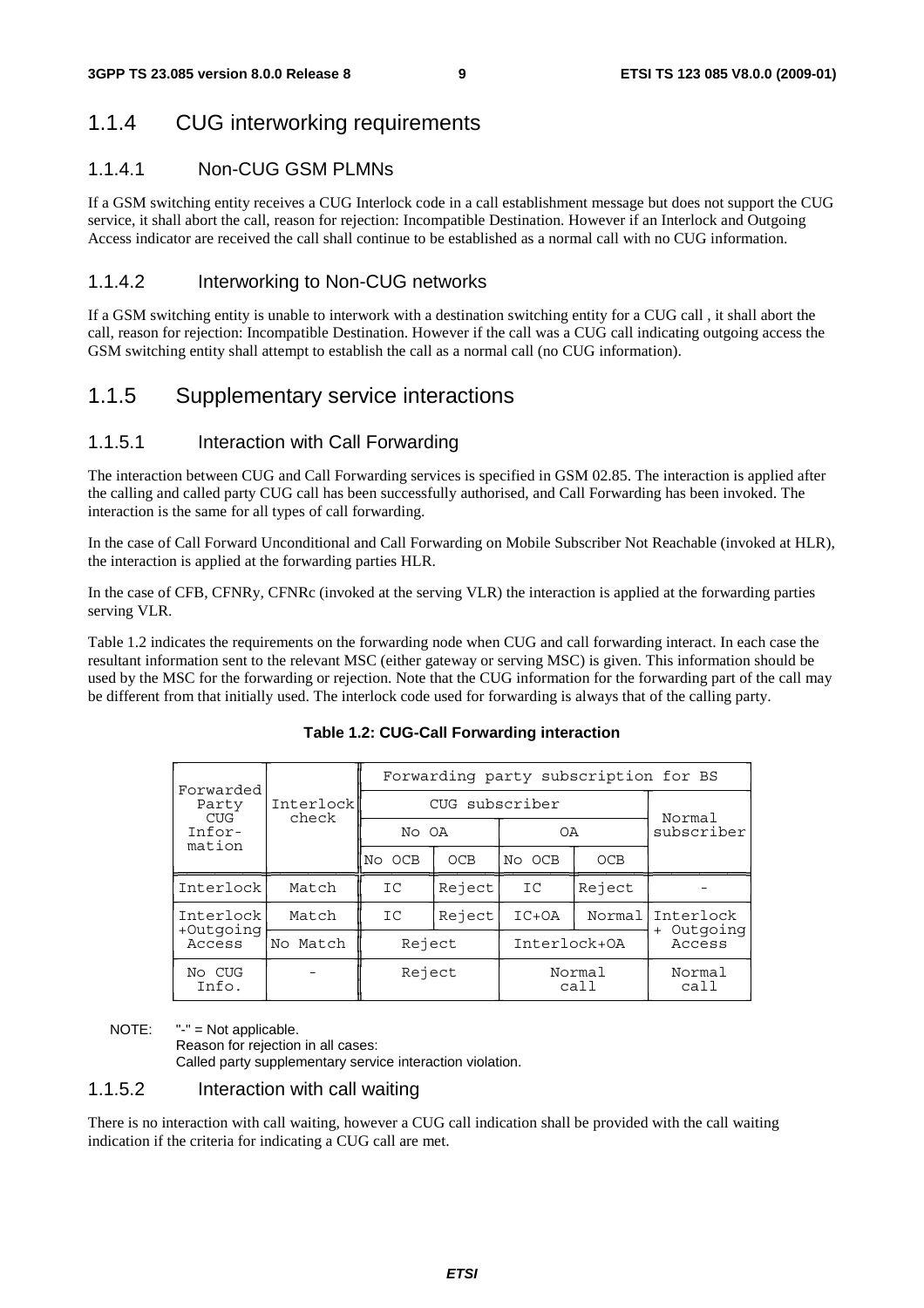### 1.2 Functions and information flows

#### 1.2.1 Functions

The following Mobile Additional Functions (MAF) have been identified for the CUG supplementary service:

#### MAF14

Mobile Originated CUG call authorisation.

 The ability of a PLMN to determine whether a subscriber is authorised to attempt the establishment of a call request related to CUG. See figure 1.1.

Location: VLR.

The purpose of this function is to check the provisioning of CUG against the requested Basic Service, perform an Index to Interlock conversion where an Index is provided, check whether O/G calls are barred within the CUG, deal with preferential CUGs, OA and any CUG related suppression indicators.

The call request may contain either no CUG information or combinations of the following CUG parameters: CUG Index, Suppress Outgoing Access indicator, Suppress Preferential CUG indicator.

On successful authorisation the call is established with one of the following: no CUG information, CUG Interlock Code, CUG Interlock Code and Outgoing Access indicator. If a CUG is implicitly invoked the VLR may optionally provide the related CUG Index as an indication to the calling user.

On unsuccessful authorisation the call is rejected and a rejection reason given.

Table 1.3 specifies the VLRs response to CUG related call establishment requests.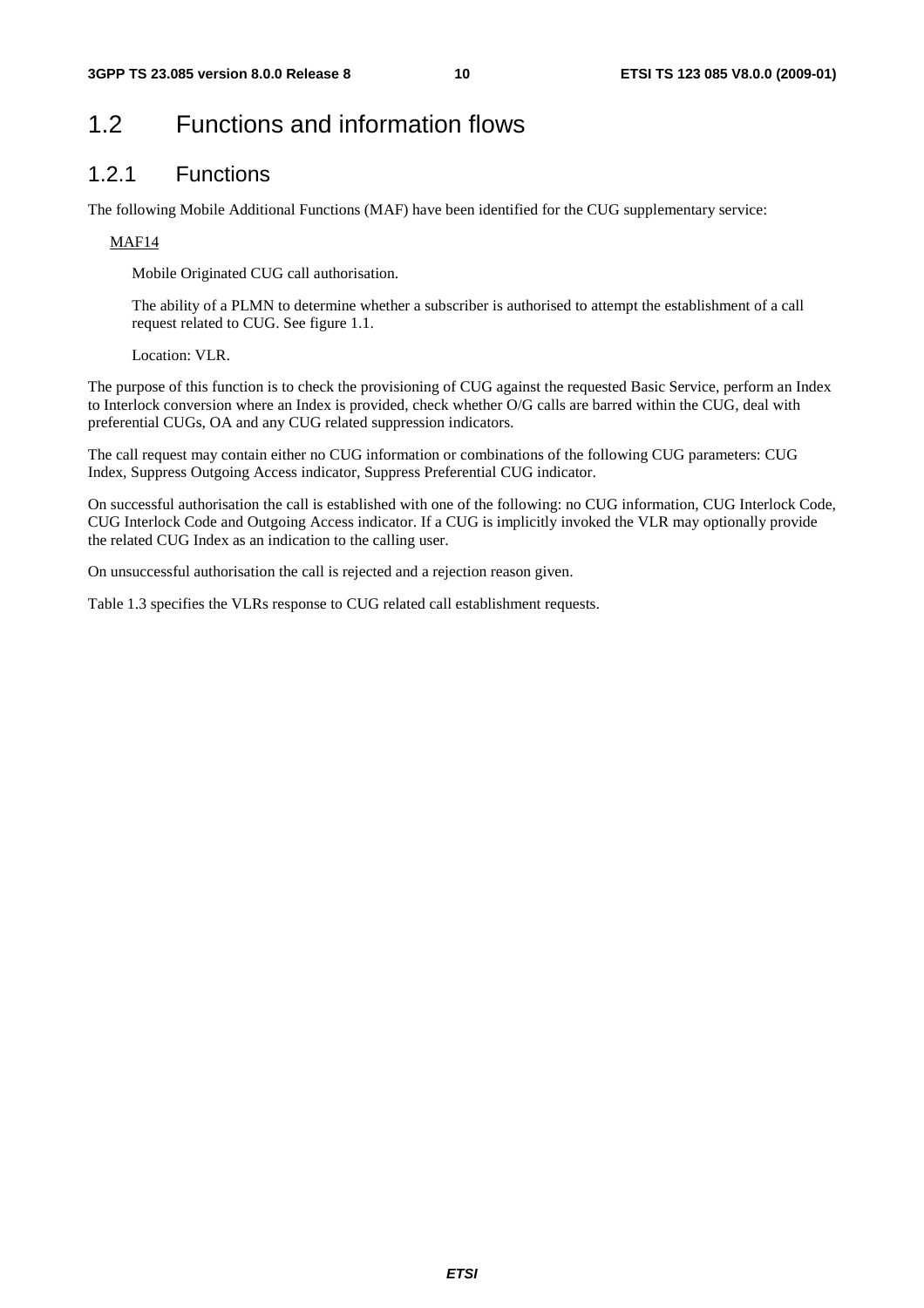| Calling<br>user                   | Information provided by calling user |                                                           |                |                               |                                 |  |  |  |
|-----------------------------------|--------------------------------------|-----------------------------------------------------------|----------------|-------------------------------|---------------------------------|--|--|--|
| subscrip.<br>for Basic<br>Service | No CUG<br>Info.                      | CUG Index<br>Suppress<br>(CI)<br>0A<br>or CI+SPC<br>(SOA) |                | Suppress<br>Pref CUG<br>(SPC) | $CI+SOA$<br>or CI+<br>$SOA+SPC$ |  |  |  |
| CUG without<br>Pref CUG.          | Reject                               | Interlock                                                 | Reject         | Reject                        | Interlock                       |  |  |  |
| No OA<br>note 1                   |                                      | note 2, 3, 4                                              | note 1         | note 1                        | note 2, 3, 4                    |  |  |  |
| CUG with<br>Pref CUG.             | IC(pref)                             | Interlock                                                 | IC(pref)       | Reject                        | Interlock                       |  |  |  |
| No OA                             |                                      | note 2, 3, 4                                              |                | note 1                        | note 2, 3, 4                    |  |  |  |
| CUG with OAN<br>and without       | Normal<br>call                       | $IC+OA$                                                   | Reject         | Normal<br>call                | Interlock                       |  |  |  |
| Pref CUG                          |                                      | note 3,4,5                                                | note 1         |                               | note 2, 3, 4                    |  |  |  |
| CUG with                          | IC(pref)<br>Pref CUG<br>$+OA$        |                                                           | IC(pref)       | Normal<br>call                | Interlock                       |  |  |  |
| and with OA                       |                                      |                                                           |                |                               | note 2, 3, 4                    |  |  |  |
| Normal<br>subscriber              | Normal<br>Normal<br>call<br>call     |                                                           | Normal<br>call | Normal<br>call                | Normal<br>call                  |  |  |  |

| Table 1.3: MO CUG Call Authorisation Function (VLR) |  |  |  |
|-----------------------------------------------------|--|--|--|
|-----------------------------------------------------|--|--|--|

NOTE 1: "Inconsistent access information - no CUG selected".

- NOTE 2: If the intra-CUG restriction option "Outgoing calls barred within the CUG" is applicable for the requested CUG, the call shall be rejected, reason for rejection "Outgoing calls barred within the CUG".
- NOTE 3: If an index is provided which is not recognised by the network the call is rejected, reason for rejection "Unknown CUG Index".
- NOTE 4: If an index is provided which does not match with the interlock(s) of the requested basic service the call is rejected, reason for rejection "Inconsistent access information - Index incompatible with requested basic service".
- NOTE 5: If a CUG is selected using a CUG Index but the intra-CUG restriction option "Outgoing calls barred within the CUG" is applicable, and the calling user subscription includes OA for the requested Basic Service the call shall be attempted as a normal call with no CUG information included in the call establishment signalling.

An SDL indicating when the authorisation function is invoked in the VLR is shown in figure 1.1. Inputs and outputs to the SDL apply to the serving MSC.

#### MAF15

Mobile Terminated CUG call authorisation.

 The ability of a PLMN to compare received calling party information against a called party subscription for CUG integrity. See figure 1.2.

Location: HLR.

The purpose of this function is to identify a match between calling and called party CUG attributes for a given basic service, whilst enforcing intra-CUG communication restrictions. If no match is obtained the call is rejected.

The calling party CUG attributes may be either a CUG Interlock Code or a CUG Interlock Code and Outgoing Access indicator.

Table 1.4 indicates the HLRs response to incoming CUG calls, or incoming calls to CUG subscribers.

On successful authorisation the call establishment is continued using one of the following: no CUG information, CUG Interlock Code, Interlock Code and Outgoing Access indicator.

On unsuccessful authorisation the call is rejected and a rejection reason given.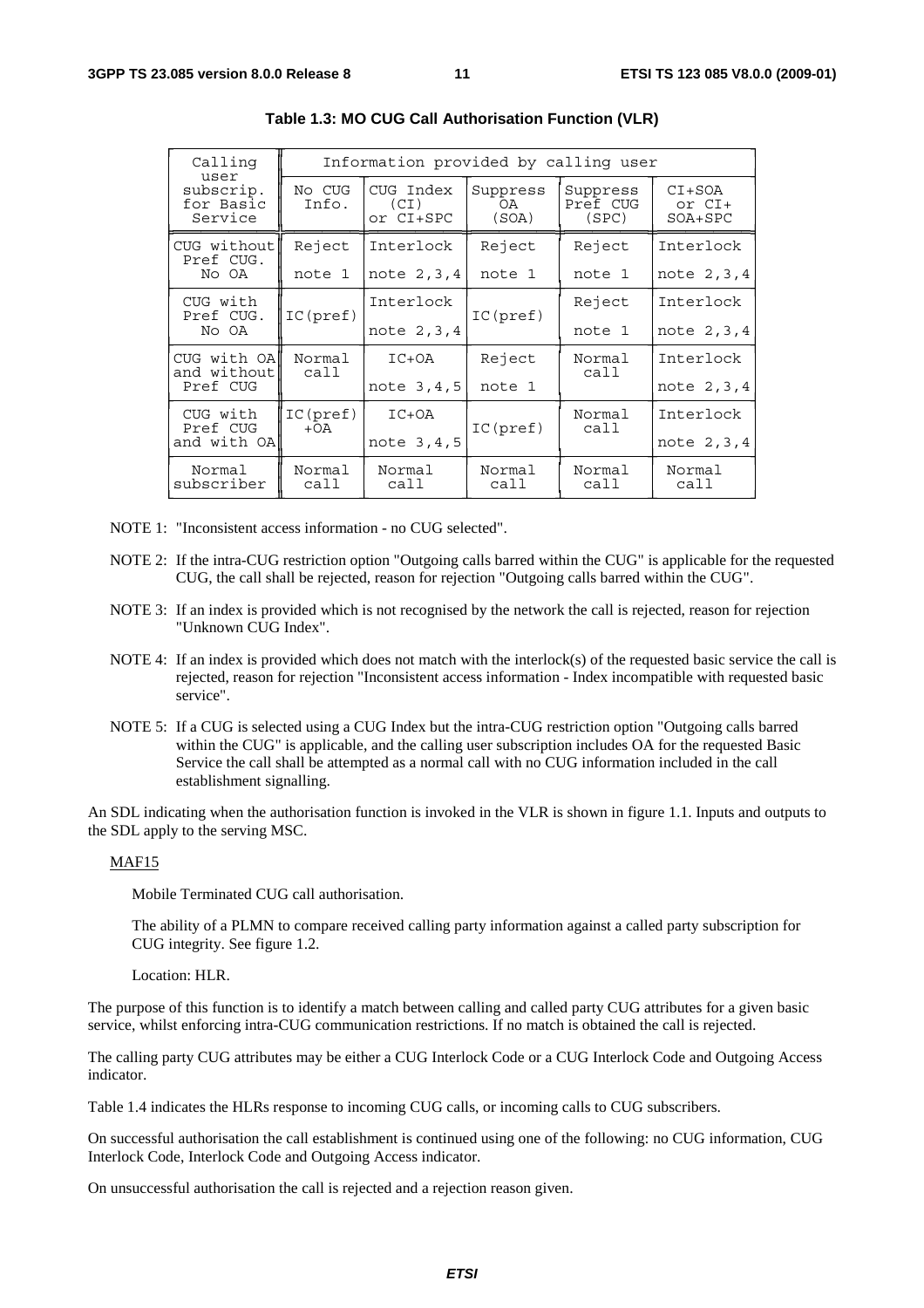| Calling                          |                |                         |                  | Called party subscription for Basic Service |                  |                 |         |  |  |
|----------------------------------|----------------|-------------------------|------------------|---------------------------------------------|------------------|-----------------|---------|--|--|
| Party<br><b>CUG</b>              | Inter<br>-lock |                         | CUG subscriber   |                                             |                  |                 |         |  |  |
| Infor-<br>mation                 | check          |                         | No IA            | IA                                          |                  | Normal<br>subs. |         |  |  |
|                                  |                | No ICB                  | ICB              | No ICB                                      | ICB              |                 |         |  |  |
| Interlock<br>Code                |                | MatchlInterlock<br>Code | Reject<br>note 1 | Interlock<br>Code                           | Reject<br>note 1 | Reject          |         |  |  |
| (TC)                             | No<br>Match    | Reject<br>note 2        |                  | Reject<br>note 2                            |                  | note 2          |         |  |  |
| Interlock<br>+Outgoing<br>Access | Match          | $IC+OA$                 | Reject<br>note 1 |                                             | $IC+OA$          | $IC+OA$         |         |  |  |
| $(IC+OA)$                        | No<br>Match    | Reject<br>note 2        |                  |                                             |                  |                 | $IC+OA$ |  |  |
| No CUG<br>Info.                  |                | Reject<br>note 3 and 4  |                  | Normal call                                 |                  | Normal<br>call  |         |  |  |

#### **Table 1.4: MT CUG Call Authorisation Function (HLR)**

Notes on reasons for rejections:

NOTE 1: "Incoming calls barred within the CUG".

NOTE 2: "Interlock mismatch".

NOTE 3: "Requested basic service violates CUG constraints" A non-CUG call has invoked (via a particular basic service) a CUG which does not have an Incoming Access capability.

NOTE 4: See subclause 1.6.

An SDL indicating when the function is invoked in the HLR is shown in figure 1.2. Inputs and outputs to the SDL apply to the GMSC.

#### 1.2.2 Information flows

The information flows for the CUG supplementary service are shown in figures 1.3 to 1.7.

List of figures:

- figure 1.3 Mobile Originated CUG calls;
- figure 1.4 Mobile Terminated CUG calls;
- figure 1.5 MT CUG call handling at the called party MSC/VLR;
- figure 1.6 Interworking with Non-ISDN/Non-GSM networks;
- figure 1.7 CUG interworking with Non-CUG GSM PLMN.

NOTE to figures 1.3 to 1.7:

"Conditional CUG Info" means that CUG information may or may not be present in the signalling message depending on the call case. These figures are intended to cover all call cases described in the CUG authorisation functions.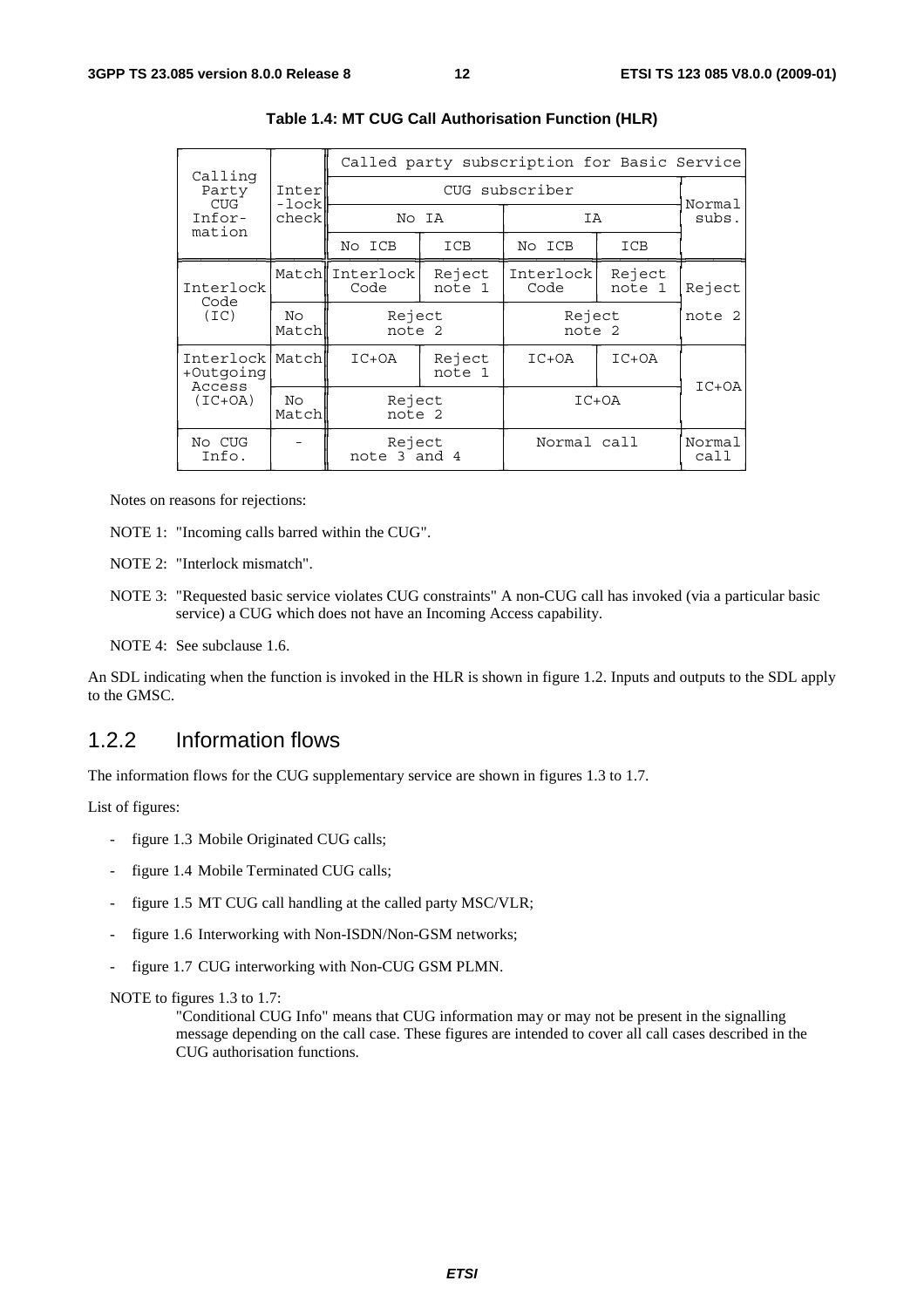

**Figure 1.1: MAF014 Mobile Originated CUG call authorisation (VLR)**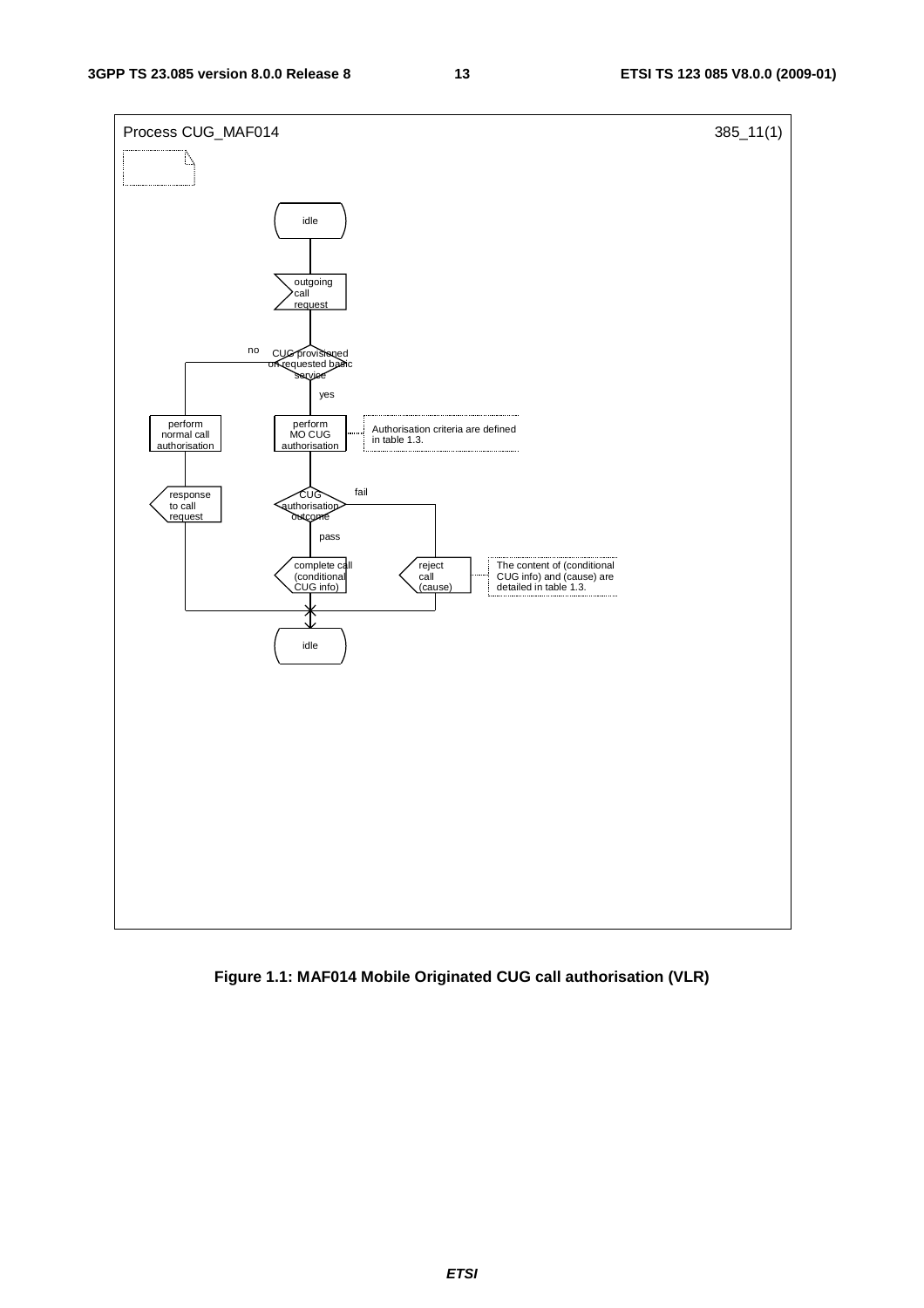

**Figure 1.2: MAF015 Mobile Terminated CUG call authorisation (HLR)**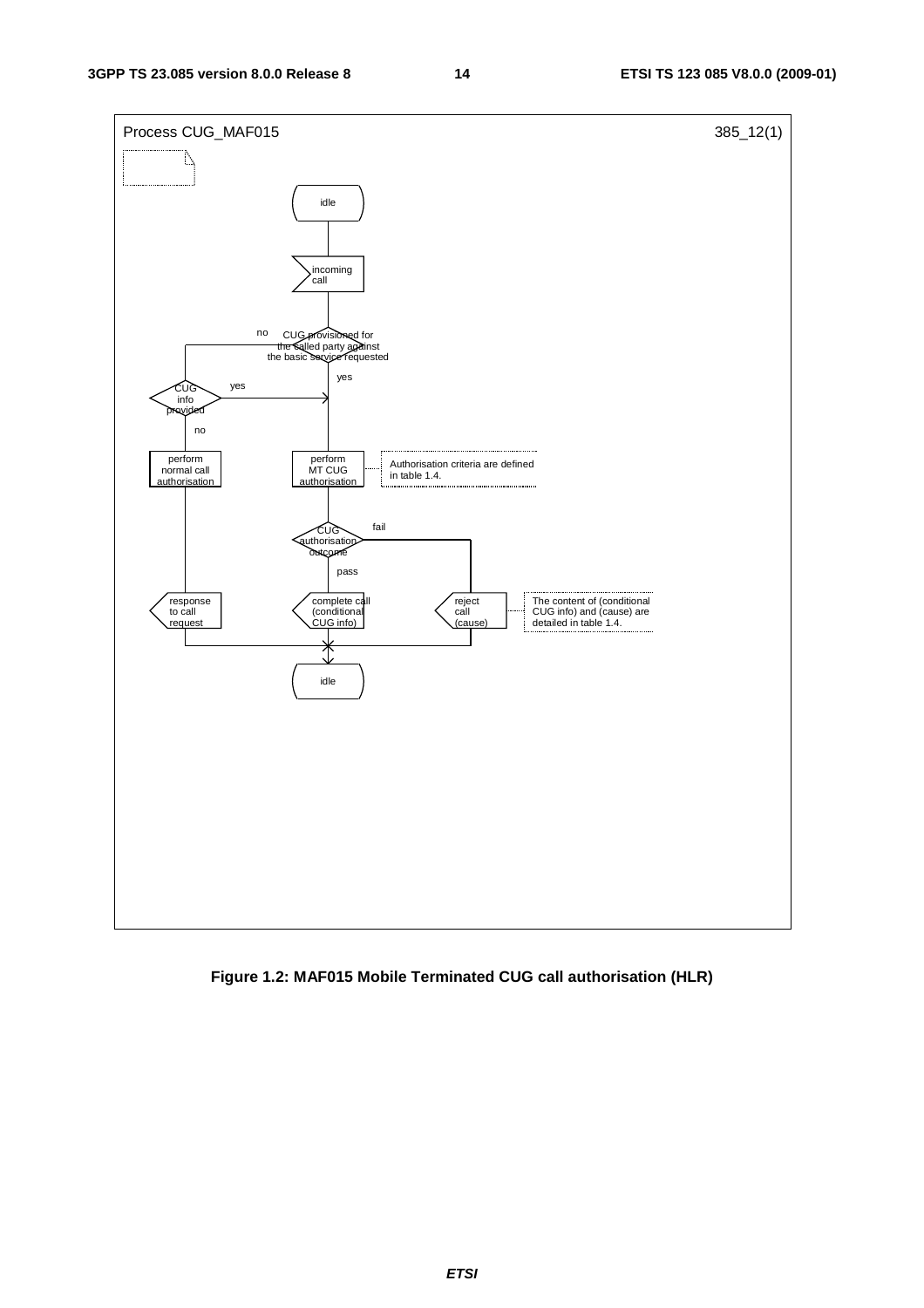| ΜS    |                                                            | MSC |                                                                     | VLR | NWb-GMSC                                                                                     |
|-------|------------------------------------------------------------|-----|---------------------------------------------------------------------|-----|----------------------------------------------------------------------------------------------|
|       |                                                            |     |                                                                     |     |                                                                                              |
|       | MO CUG call request<br>Set-up                              |     |                                                                     |     |                                                                                              |
|       | ----------->                                               |     |                                                                     |     |                                                                                              |
|       | (Conditional User CUG Info)                                |     |                                                                     |     |                                                                                              |
|       |                                                            |     | Send info O/G call<br>--------------->                              |     |                                                                                              |
|       |                                                            |     | (Conditional User CUG Info)                                         |     |                                                                                              |
|       |                                                            |     |                                                                     |     |                                                                                              |
|       | MO CUG call authorisation unsuccessful                     |     |                                                                     |     | MAF14: Fail                                                                                  |
|       |                                                            |     | Reject                                                              |     |                                                                                              |
|       |                                                            |     | ---------------                                                     |     |                                                                                              |
|       |                                                            |     | (Cause)                                                             |     |                                                                                              |
|       | Disconnect<br>------------                                 |     |                                                                     |     |                                                                                              |
|       | (Cause)                                                    |     |                                                                     |     |                                                                                              |
|       |                                                            |     |                                                                     |     |                                                                                              |
|       |                                                            |     |                                                                     |     | Successfully authorised MO CUG call, destination network does not support CUG<br>MAF14: Pass |
|       |                                                            |     | Complete                                                            |     |                                                                                              |
|       |                                                            |     | ---------------                                                     |     |                                                                                              |
|       |                                                            |     | (Conditional CUG Info)                                              |     |                                                                                              |
|       | Indication*                                                |     | Set-up                                                              |     | - – – – – –                                                                                  |
|       | -----------                                                |     | (Conditional CUG Info)                                              |     |                                                                                              |
|       | (Index)                                                    |     |                                                                     |     |                                                                                              |
|       |                                                            |     | Disconnect                                                          |     |                                                                                              |
|       | Disconnect                                                 |     | (Cause)                                                             |     |                                                                                              |
|       | ------------                                               |     |                                                                     |     |                                                                                              |
|       | (Cause)                                                    |     |                                                                     |     |                                                                                              |
|       |                                                            |     | Destination network supports CUG, MT CUG Authorisation unsuccessful |     |                                                                                              |
|       |                                                            |     | Set-up                                                              |     |                                                                                              |
|       |                                                            |     |                                                                     |     | - - - - - - >                                                                                |
|       | Indication*                                                |     | (Conditional CUG Info)                                              |     |                                                                                              |
|       | $- - - - - - - - - - -$<br>(Index)                         |     | Disconnect                                                          |     | MAF15:Fail                                                                                   |
|       |                                                            |     | ------------------                                                  |     |                                                                                              |
|       |                                                            |     | (Cause)                                                             |     |                                                                                              |
|       | Disconnect<br>------------                                 |     |                                                                     |     |                                                                                              |
|       | (Cause)                                                    |     |                                                                     |     |                                                                                              |
|       |                                                            |     |                                                                     |     |                                                                                              |
|       |                                                            |     | Destination network supports CUG, MT CUG Authorisation successful   |     |                                                                                              |
|       |                                                            |     | Answer                                                              |     | MAF <sub>15</sub> : Pass                                                                     |
|       |                                                            |     |                                                                     |     |                                                                                              |
|       |                                                            |     |                                                                     |     |                                                                                              |
| NOTE: | MAF14: MO CUG call Authorisation                           |     |                                                                     |     |                                                                                              |
|       | MAF15: MT CUG call Authorisation<br>Optional message<br>∗: |     |                                                                     |     |                                                                                              |
|       |                                                            |     |                                                                     |     |                                                                                              |

**Figure 1.3: Mobile Originated CUG calls**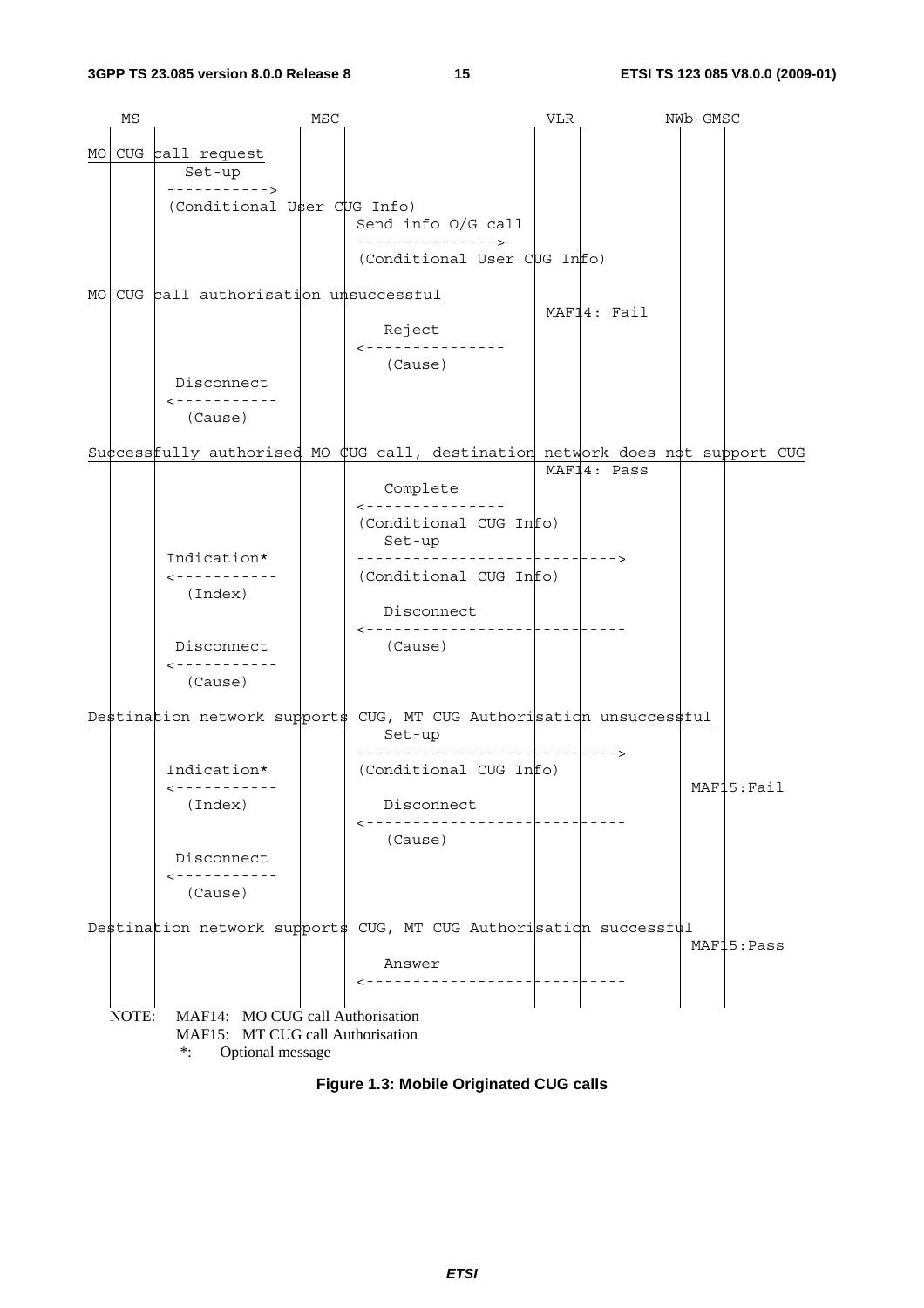



#### **Figure 1.4: Mobile Terminated CUG calls**



**Figure 1.5: MT CUG call handling at called party MSC/VLR**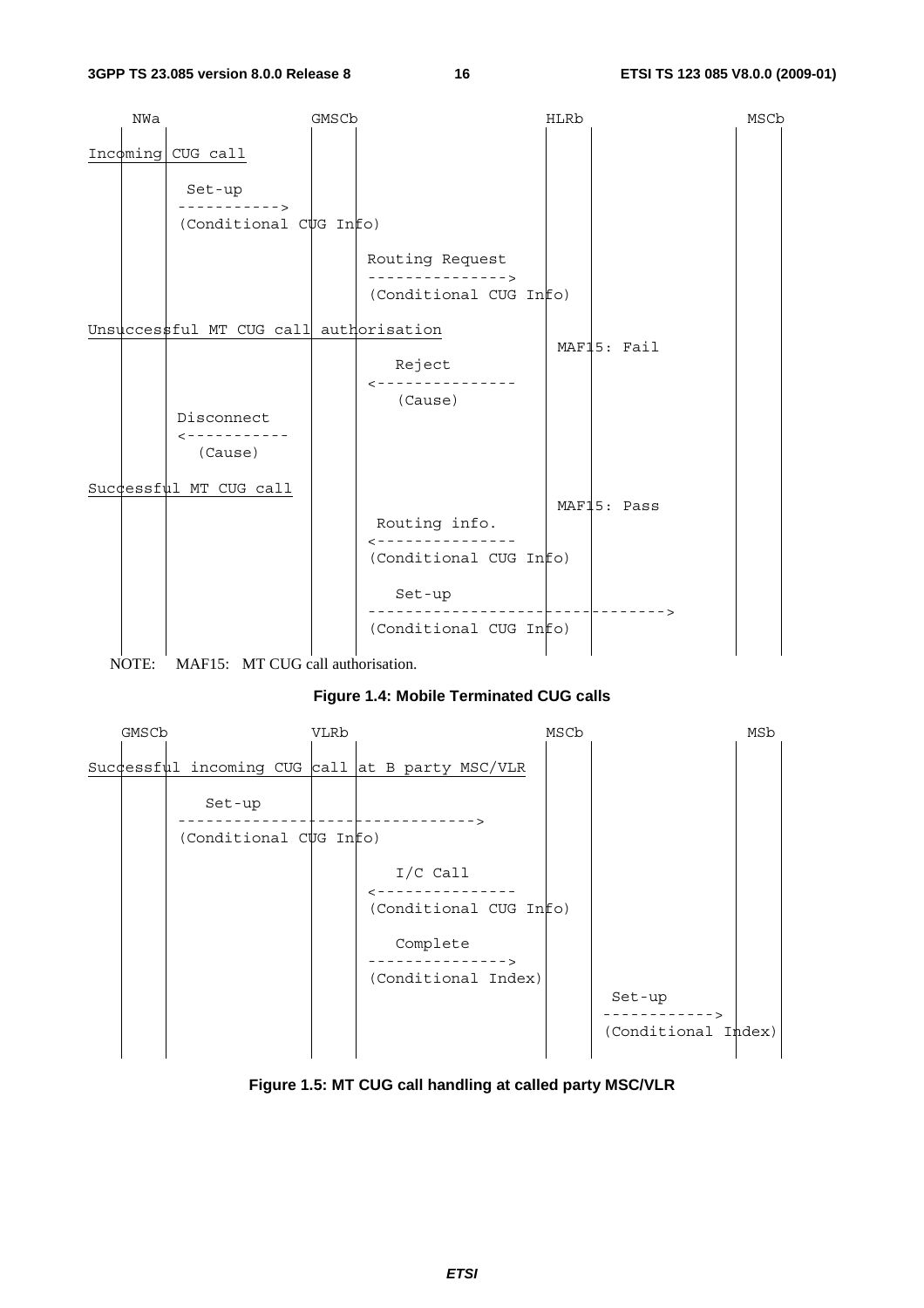

NOTE: OR1: CUG Info =  $IC+OA$ 

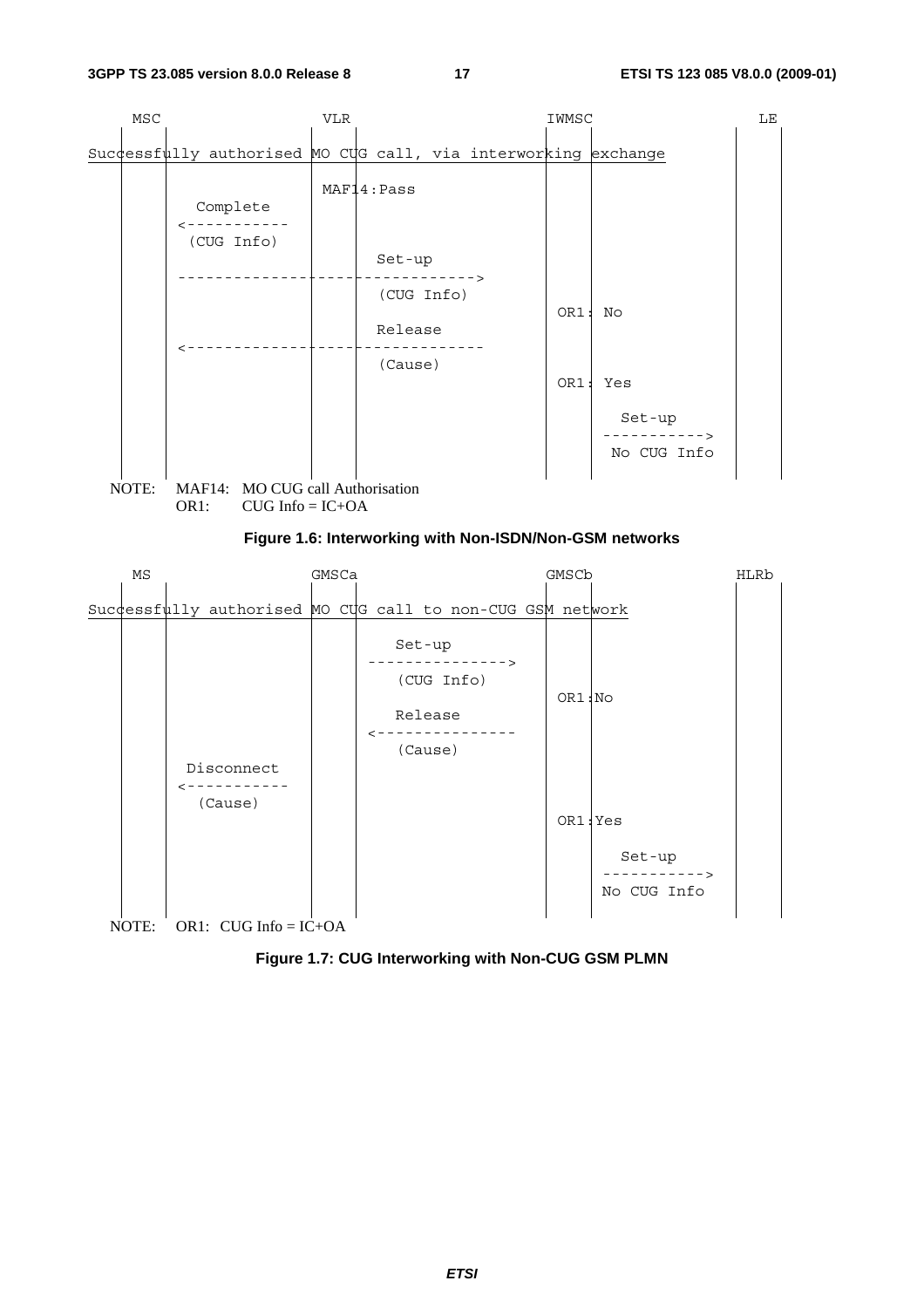### 1.3 Information stored in the HLR

For the supplementary service Closed User Group the HLR shall store:

- per subscription (IMSI) a list of CUG Interlock codes up to a maximum specified in GSM 02.85.

Against each Interlock code the following parameters shall be stored:

- CUG Index;
- Intra-CUG restrictions:

which may take one of the following values:

- None;
- Incoming calls barred within the CUG;
- Outgoing calls barred within the CUG.
- Application to basic services;

which may take one of the following types of value:

- List of Basic Services Groups for which the CUG applies;
- All basic services.

Against each Basic Service Group which is subject to CUG, the following shall be stored:

Inter-CUG accessibility;

which may take one of the following values:

- None designated;
- Outgoing Access;
- Incoming Access;
- Outgoing and Incoming Access.
- Preferential CUG;

which may take one of the following types of value:

- CUG Index;
- None designated.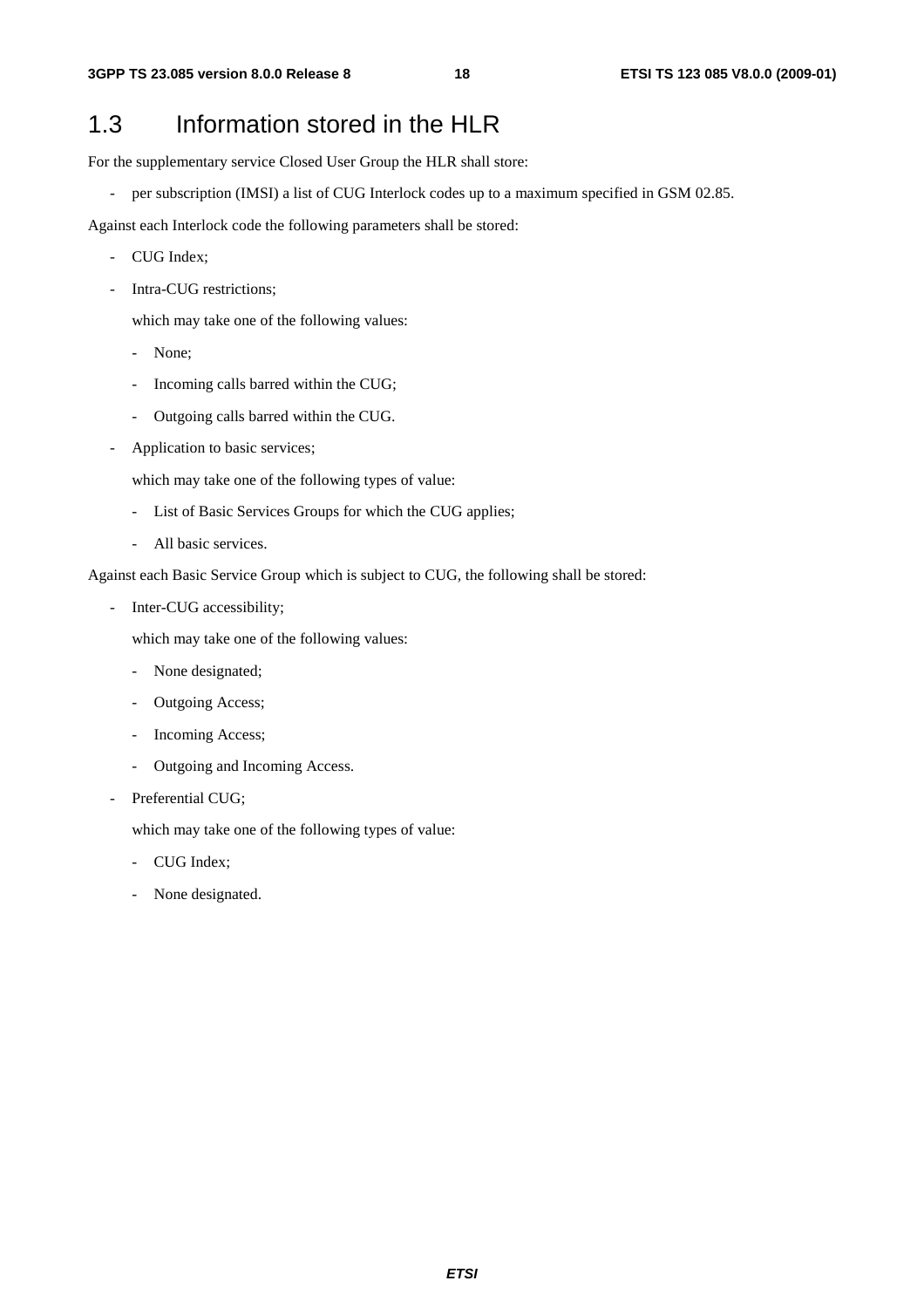### 1.4 Information stored in the VLR

For the supplementary service Closed User Group the VLR shall store:

- per subscription (IMSI) a list of CUG Interlock codes up to a maximum specified in GSM 02.85.

Against each Interlock code the following parameters shall be stored:

- CUG Index;
- Intra-CUG restrictions:

which may take one of the following values:

- None;
- Incoming calls barred within the CUG;
- Outgoing calls barred within the CUG.
- Application to basic services;

which may take one of the following types of value:

- List of Basic Services Groups for which the CUG applies;
- All basic services.

Against each Basic Service Group which is subject to CUG, the following shall be stored:

Inter-CUG accessibility;

which may take one of the following values:

- None designated;
- Outgoing Access;
- Incoming Access;
- Outgoing and Incoming Access.
- Preferential CUG;

which may take one of the following types of value:

- CUG Index;
- None designated.

### 1.5 Handover

Handover will have no impact on the control procedures and operation of the service.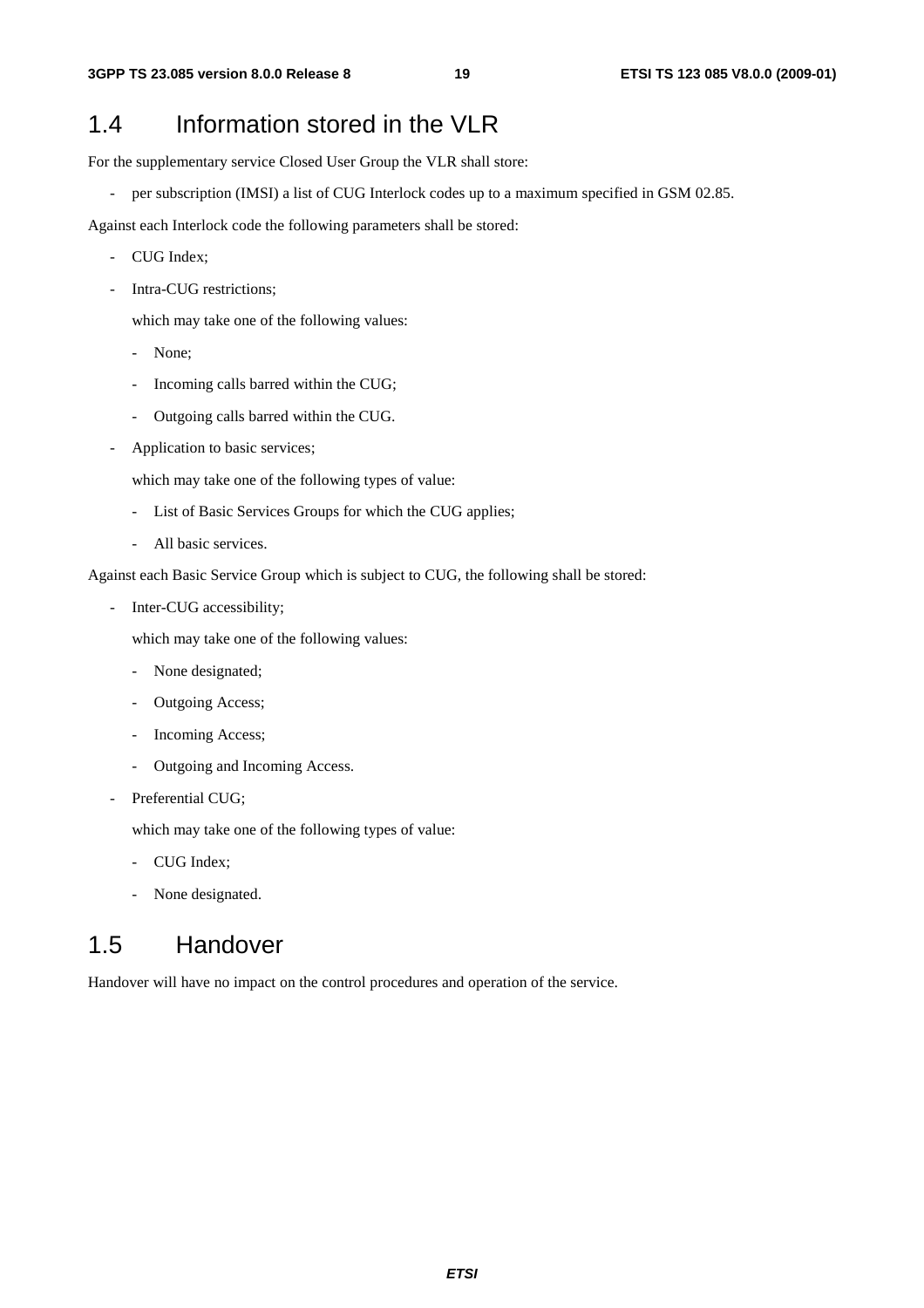### 1.6 Cross phase compatibility

### 1.6.1 MSC, VLR only support phase 1

See subclause 1.1.3 "CUG subscriber roaming requirements".

### 1.6.2 GMSC only supports phase 1

When a routing request according to MAP phase 1 from GMSC (no CUG info) is received in the HLR and the called party does not have Incoming Access capability the HLR shall reject the routing request with the error "Call barred" instead the error "CUG-Reject".

NOTE: The error "CUG-Reject" is not available in the MAP phase 1 protocol.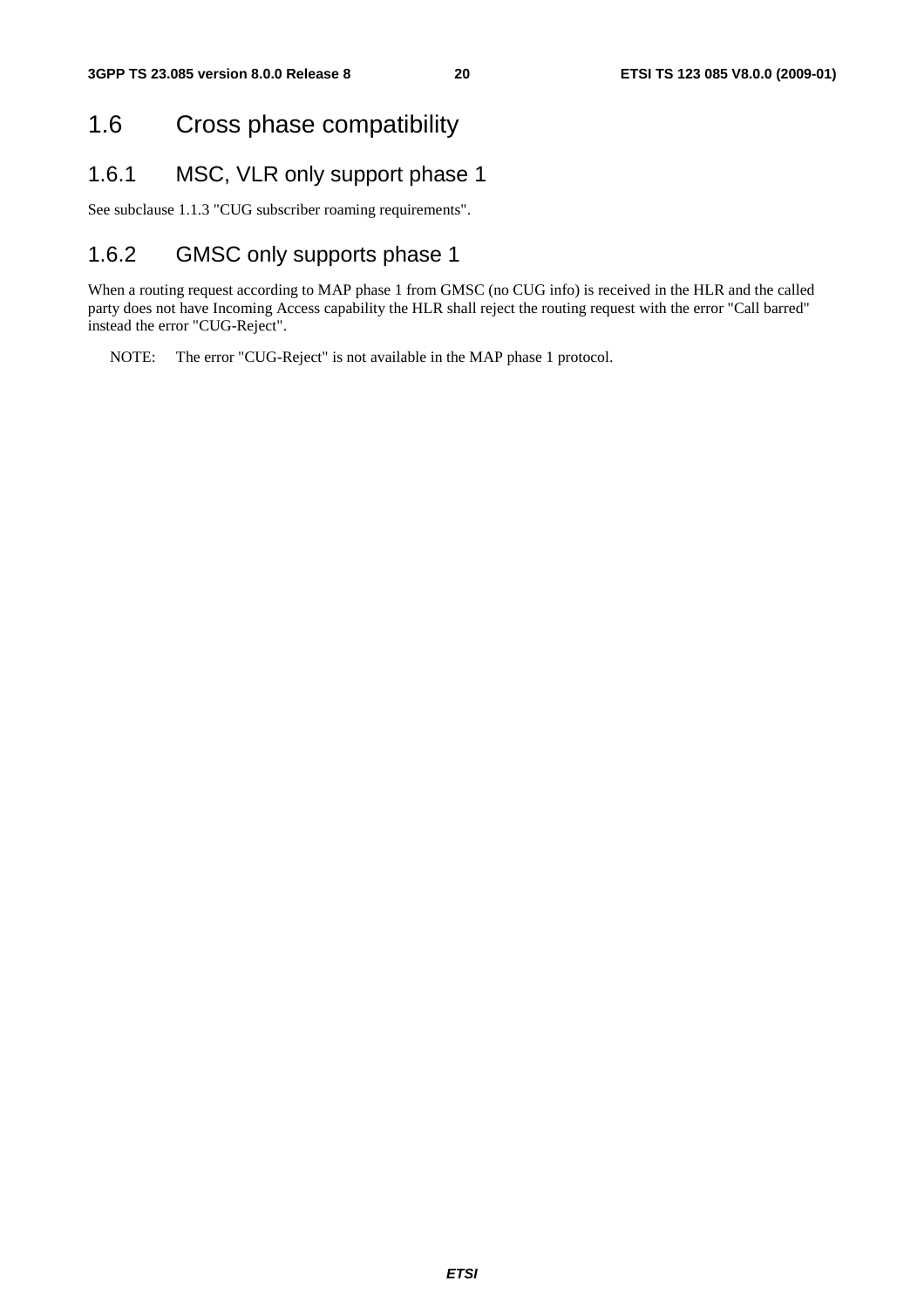### Annex A (informative): Change history

| <b>Change history</b> |                 |         |           |            |              |     |            |                                  |  |
|-----------------------|-----------------|---------|-----------|------------|--------------|-----|------------|----------------------------------|--|
| <b>TSG CN#</b>        | <b>Spec</b>     | Old Ver | <b>CR</b> | <b>Rev</b> | <b>Phase</b> | Cat | <b>New</b> | <b>Subject/Comment</b>           |  |
|                       |                 |         |           |            |              |     | Ver        |                                  |  |
| Apr 1999              | GSM 03.85 6.0.0 |         |           |            | <b>R97</b>   |     |            | Transferred to 3GPP CN1          |  |
| <b>CN#03</b>          | 23.085          |         |           |            | <b>R99</b>   |     | 3.0.0      | Approved at CN#03                |  |
|                       | 23.085          | 3.0.0   |           |            | R99          |     | 3.0.1      | References updated from 2G to 3G |  |
| <b>CN#09</b>          | 23.085          | 3.0.1   | 1001      |            | R99          | F   | 3.1.0      | <b>ISDL</b> refresh              |  |
| CN#11                 | 23.085          | 3.1.0   |           |            | Rel-4        |     | 4.0.0      | Release 4 after CN#11            |  |
| CN#16                 | 23.085          | 4.0.0   |           |            | Rel-5        |     | 5.0.0      | Release 5 after CN#16            |  |
| <b>CN#26</b>          | 23.085          | 5.0.0   |           |            | Rel-6        |     | 6.0.0      | Release 6 after CN#26            |  |
| CT#30                 | 23.085          | 6.0.0   | 002       |            | Rel-6        |     | 6.1.0      | Incorrect References             |  |
| CT#36                 | 23.085          | 6.1.0   |           |            | Rel-7        |     | 7.0.0      | Upgraded unchanged from Rel-6    |  |
| CT#42                 | 23.085          | 7.0.0   |           |            | Rel-8        |     | 8.0.0      | Upgraded unchanged from Rel-7    |  |